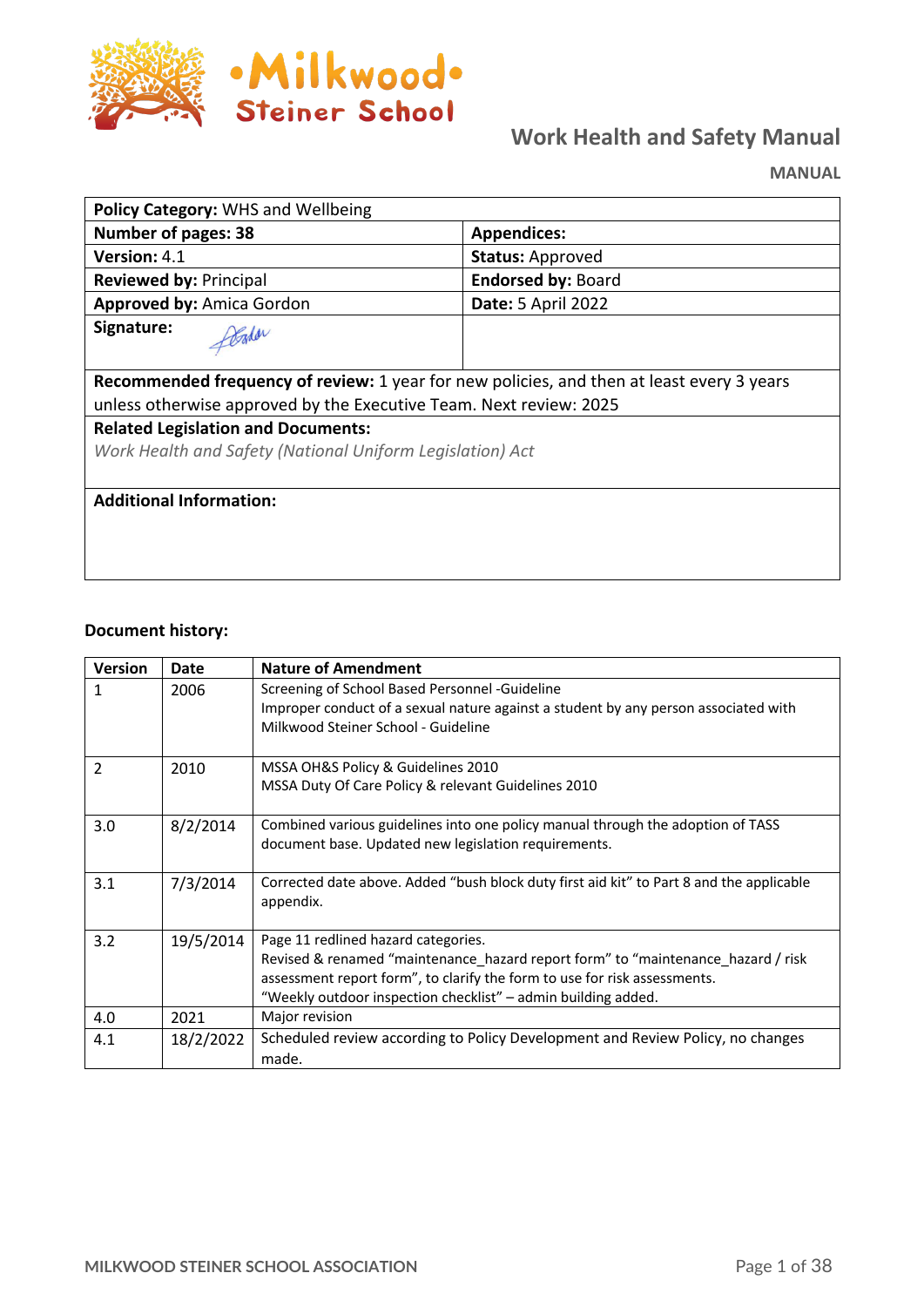### **DEFINITIONS AND ABBREVIATIONS**

#### **Work Health and Safety Representative (WHSR)**

**Hazard:** a situation or thing that has the potential to harm a person. Hazards at work may include: noise pollution, vehicles in motion, chemicals, electricity, working at heights, faulty and/or misused equipment, animal encounters, a repetitive job, bullying and violence at the workplace.

**Hazardous Substance:** any substance which is designated as 'Hazardous' according to the MSDS or under the National Model Regulations for the Control of Workplace Hazardous Substances. Goods are "dangerous goods" if they are defined under the Australian Dangerous Goods (ADG) Code as dangerous goods or are goods which are too dangerous to be transported.

**Risk:** the possibility that harm (death, injury or illness) might occur when exposed to a hazard.

**Risk control:** means taking action to eliminate health and safety risks so far as is reasonably practicable, and if that is not possible, minimising the risks so far as is reasonably practicable. Eliminating a hazard will also eliminate any risks associated with that hazard.

**WHSR:** Work Health and Safety Representative

**WHS:** Work Health and Safety

**Medical Emergency**: the need to seek immediate medical assistance to maintain physical wellbeing.

**First aid**: the immediate care given to an ill or injured person until more advanced care arrives or the person recovers.

**Minor incident** is an injury or incident that can be treated without medical attention and there is no expectation of ongoing symptoms. A Commonsense approach is taken in determining whether an incident is of a minor nature.

**Biological hazards** mean substances which consist of, or which may contain micro-organisms or nonviable products of living matter, which can create a risk to health such as:

- Blood is a biological hazard because it may contain hepatitis B and C or HIV viruses.
- Mouldy hay is a biological hazard because it may contain organisms that can cause respiratory sensitisation if inhaled.
- Particles of animal skin, feathers, droppings and hair found, for instance, in poultry sheds and other animal housing are biological hazards that are non-viable products of living matter. These particles can cause respiratory sensitisation if inhaled.

**Notified Medical Condition**: the school is notified by parent/guardian or medical practitioner, that a student has a diagnosed condition such as Asthma, Diabetes, Epilepsy, or severe allergy/ Anaphylaxis requiring medication/treatment in a school context.

**Health Care Plan**: a plan made by the parent and health care practitioner and approved by the Principal outlining how to manage the administration of medication to a student with a notified medical condition. The Plan supports the management of a student's medical condition in a school context.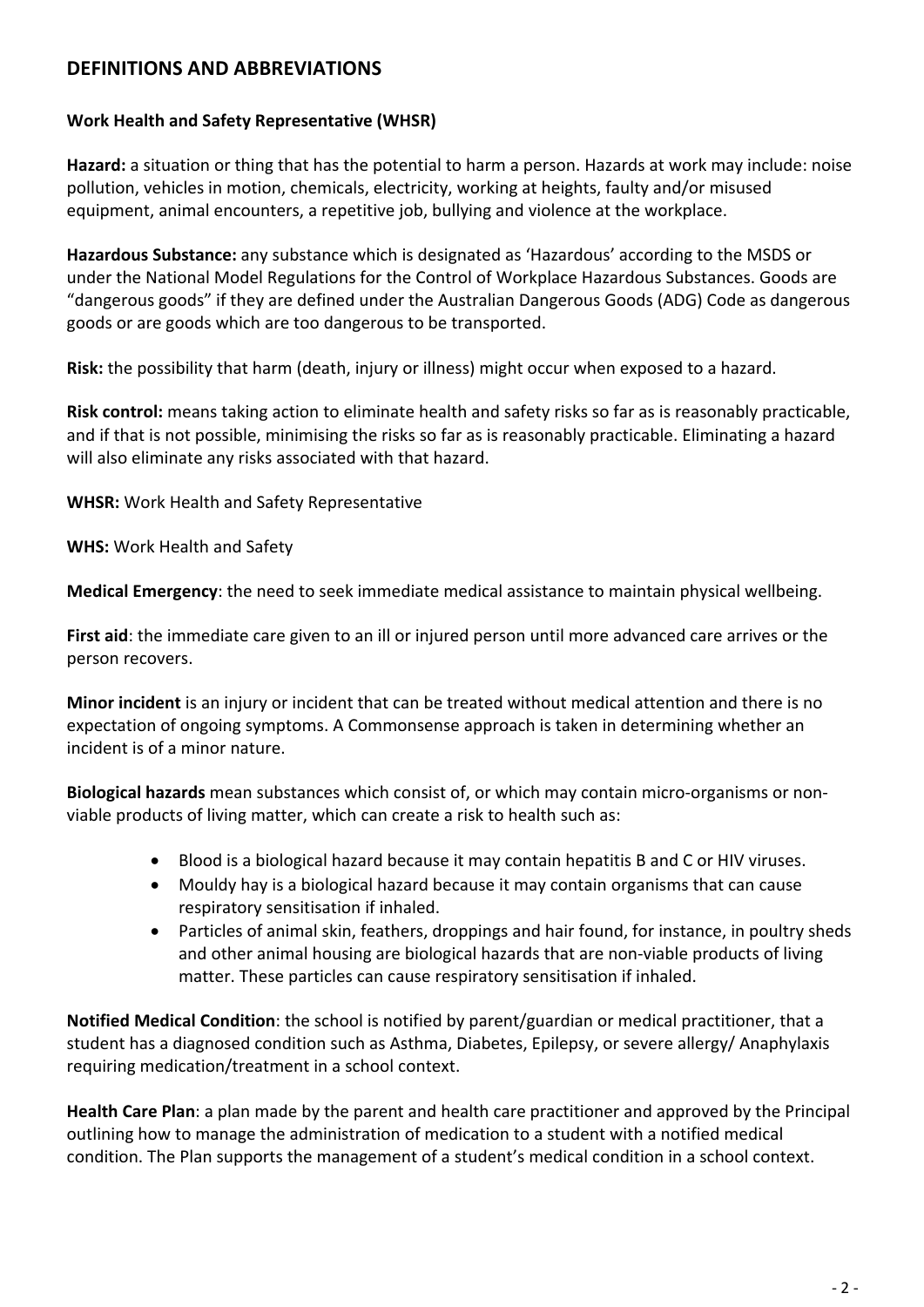#### **Notifiable incident** is:

- the death of a person;
- a serious injury or illness of a person; or
- a dangerous incident.

**Serious injury or illness** is an incident that requires the person to have:

- immediate treatment as an in-patient in a hospital (i.e. admitted to hospital)
- a head injury, eye injury, serious burn, separation of skin from an underlying tissue (eg degloving or scalping), spinal injury, loss of a bodily function, serious laceration.
- medical treatment within 48 hours of the incident

**Dangerous incident** is an incident that exposes a student to a serious risk to their health or safety. This includes psychological risks, such as threats of violence, where the act is imminently likely to be carried out eg. "I'm going to stab you" while holding a knife. Unacceptable behaviour may still be of serious concern, but not require an incident report (see *Recording and Reporting of Student Behaviour, Behaviour Management Policy*).

### **Work Health and Safety Manual**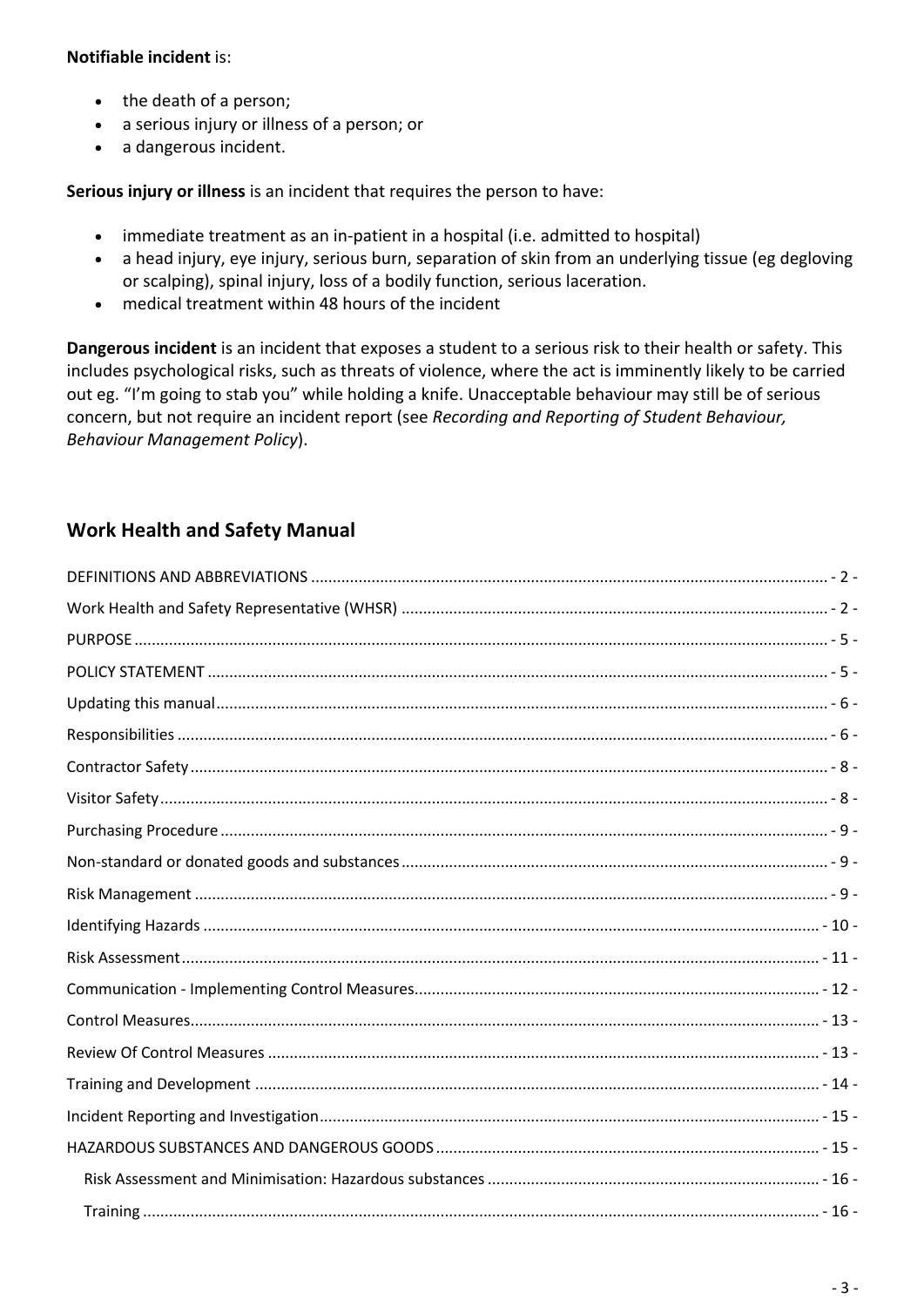| - 28 - مسيسين مسيسين مسيسين مسيسين مسيسين مسيسين مسيسين مسيسين مسيسين مسيسين مسيسين والمستعين والمستعين والمستعين |  |
|-------------------------------------------------------------------------------------------------------------------|--|
|                                                                                                                   |  |
|                                                                                                                   |  |
|                                                                                                                   |  |
|                                                                                                                   |  |
|                                                                                                                   |  |
|                                                                                                                   |  |
|                                                                                                                   |  |
|                                                                                                                   |  |
|                                                                                                                   |  |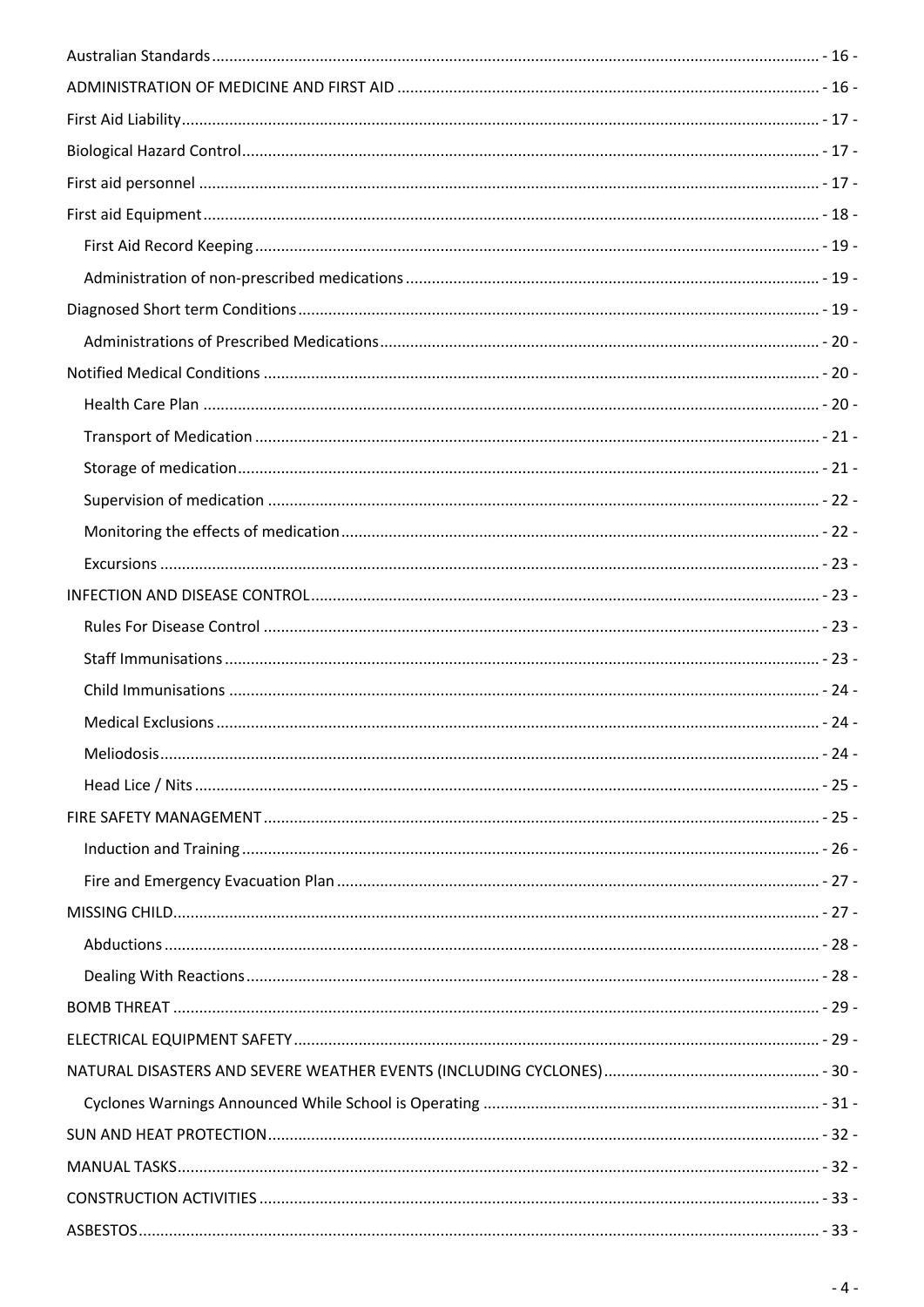### **PURPOSE**

This Manual exists to

- 1. Ensure that all stakeholders are aware of Milkwood Steiner School's commitment to Health and Safety;
- 2. Ensure that all buildings, equipment and workplace practices are safe;
- 3. Promote Health and Safety throughout Milkwood Steiner School workforce and activities.
- 4. Ensure that all workers comply with Health and Safety requirements and maintain all required documentation.

### **POLICY STATEMENT**

It is the policy of Milkwood Steiner School to conduct all activities in such a manner that will:

- 1. Ensure the safety of staff, students and visitors at all times and
- 2. Actively encourage a culture of safe working practices both at the school and off-site.

In order to support this policy Milkwood Steiner School is committed to:

- 1. Comply with the relevant Legislation, Advisory Standards, Codes of Practice and Industry Standards and make adequate provision of resources to meet these requirements.
- 2. Embrace a duty of care that protects all persons from harm, injury, illness or abuse.
- 3. Administer and constantly improve risk management systems.
- 4. Continuous improvement of safety procedures and practices.
- 5. Ongoing consultation with stakeholders when reviewing policies.
- 6. Consulting with employees to identify and resolve workplace health and safety matters in a timely fashion.
- 7. Working with employees to appoint a Workplace Health and Safety employee representative
- 8. Maintaining and storing documents and records in accordance with legislative requirements.
- 9. Providing all staff with ongoing professional development and training in relevant aspects of WHS.
- 10. Maintaining a "best practice" ideal in response to legislative development.
- 11. Ensuring that the WHS manual is available for any relevant person to access.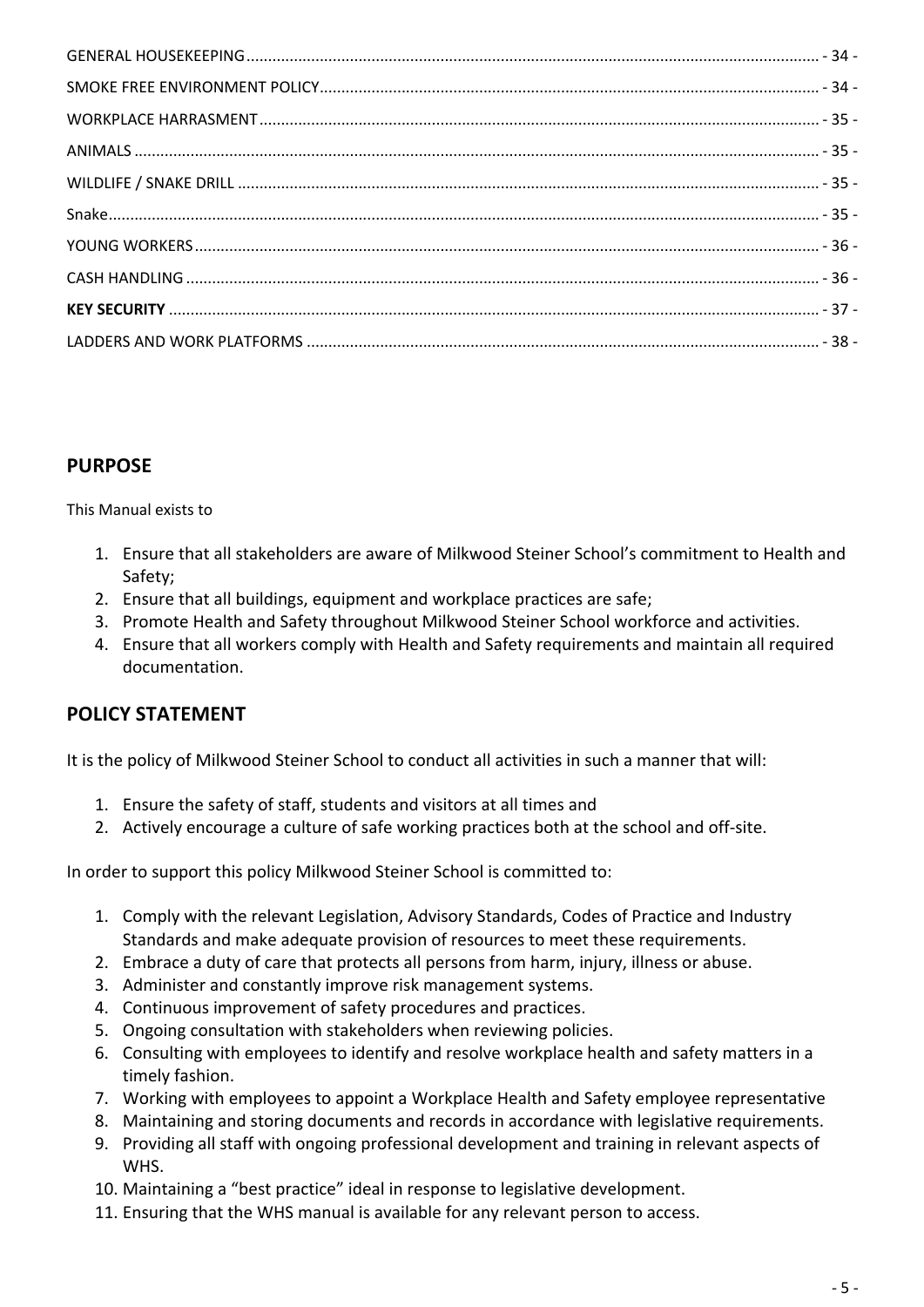### **Updating this manual**

Occupational Health, Safety and Wellbeing is an area of constant improvement and development and as such, this document represents a "Moment in Time".

As Milkwood Steiner School has a philosophy of continuous improvement, this Policy Manual will be treated as a "living" document and will, from time to time, be subjected to amendments and reviews.

The WHS Officer is responsible for providing regular recommendations to the Principal to update the manual.

The Principal is responsible for updating the manual according to circumstantial changes (eg new infrastructure and assets, or changing staff/student/workplace needs).

Substantive changes to the policy require board approval.

Minor changes can be made by the Principal without board approval.

The Principal is responsible for seeking Board approval for substantive changes, and notifying the board when minor changes are made.

### **Responsibilities**

Each person with an obligation for health and safety will meet that obligation at all times and to the best of their ability.

The Board is identified as 'the person conducting a business or undertaking' for the purposes of the Northern Territory Work Health and Safety (National Uniform Legislation) Act 2011. It has statutory obligations under Part 2 of the NT Workplace Health and Safety Act, to ensure that Milkwood Steiner School complies with the Act.

The Board has overall responsibility for the health and safety of workers, other persons performing work for the purposes of the business and visitors to the workplace. They must also ensure others are not exposed to risks arising from business activities.

**The Board** is responsible for:

- Ensuring workers and others are not exposed to risks to health and safety arising from the conduct of the employer's business;
- Ensuring that the workplace, and the means of entering and leaving it are safe;
- Ensuring workplace infrastructure, equipment and materials are safe;
- Ensuring safe systems of work;
- Ensuring employees are adequately consulted about workplace health and safety issues in accordance with the requirements of the NT Work Health & Safety Act.
- Providing information, instruction, training and supervision to ensure health and safety.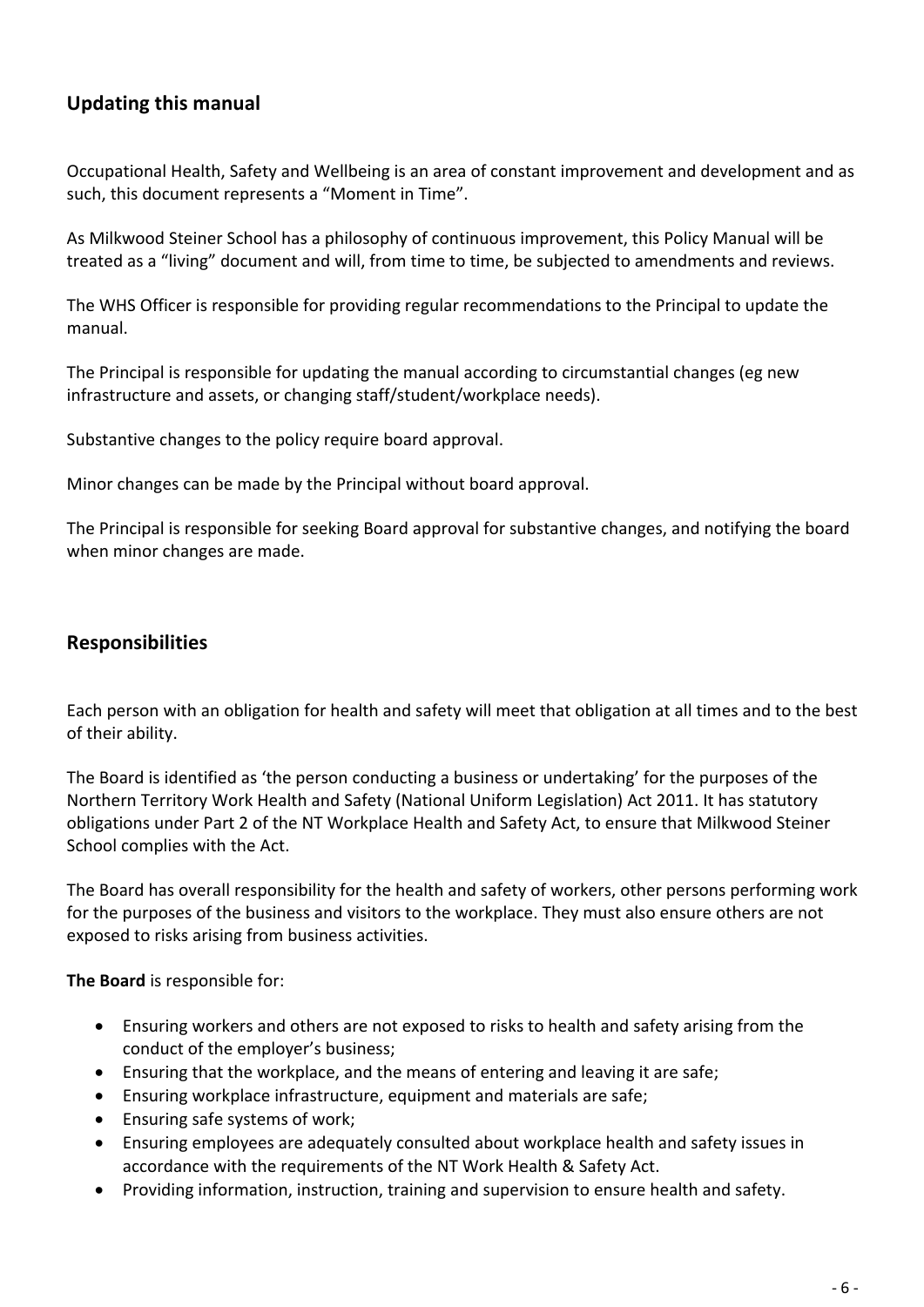**The Principal** is identified as the "Person in Charge" of the workplace by the MSSA Board and is required to implement Work Health and Safety systems to fulfil the responsibilities of the MSSA Board.

This includes a responsibility to consult with workers to enable the workers to contribute to the making of decisions affecting their health and safety at work.

**The Principal** under delegation from the MSSA Board is responsible for the management and control over day-to-day operations of Milkwood Steiner School.

The Principal will:

- ensure the risk of injury or illness from a workplace is minimised for persons coming onto the workplace to work;
- ensure that all persons who enter or impact upon the workplace operate at all times to eliminate or minimise the risks associated with the operation of the school.
- ensure the school Occupational Health, Safety and Wellbeing policies and procedures are at all times adhered to;
- ensure employees are adequately consulted about workplace health and safety issues in accordance with the requirements of the NT Work Health & Safety Act.
- Encourage and support the formation and maintenance of Health & Safety Workgroup(s) of employees including, if elected, a Work Health and Safety Representative (WHSR)

The **WHSR** will function according to The Northern Territory Work Health and Safety (National Uniform Legislation) Act 2011. The WHSR functions to:

- represent the workers in the work group in matters relating to work health and safety; and
- monitor the measures taken by persons conducting relevant business or undertaking or a person's representation in compliance with this Act in relation to workers in the work group; and
- investigate complaints from members of the work group relating to work health and safety;
- inquire into anything that appears to be a risk to the health or safety of workers in the work group, arising from the conduct of the business undertaken.

**Workers** include employees, trainees, contractors and sub-contractors and their employees, labour hire employees, volunteers, or workers in any other capacity. All have the same obligations under the Act, including to

- take reasonable care for his or her own health and safety;
- take reasonable care that his or her acts or omissions do not adversely affect the health and safety of other persons;
- comply, so far as the worker is reasonably able, with any reasonable instruction that is given by the person conducting the business or undertaking it to allow the person to comply with this Act;
- cooperate with any reasonable policy or procedure of the person conducting the business or undertaking relating to health or safety at the workplace that has been notified to workers
- engage in consultation and training about health and safety
- be open to suggestions made by the employer
- reporting issues they consider may give rise to a health or safety risk.

Workers who fail to meet their obligations shall be subject to disciplinary proceedings, including official warnings and in the case of serious breaches, immediate termination of employment.

**The Finance Manager** is responsible for filing all records of risk assessments, purchasing decisions and details provided by the suppliers.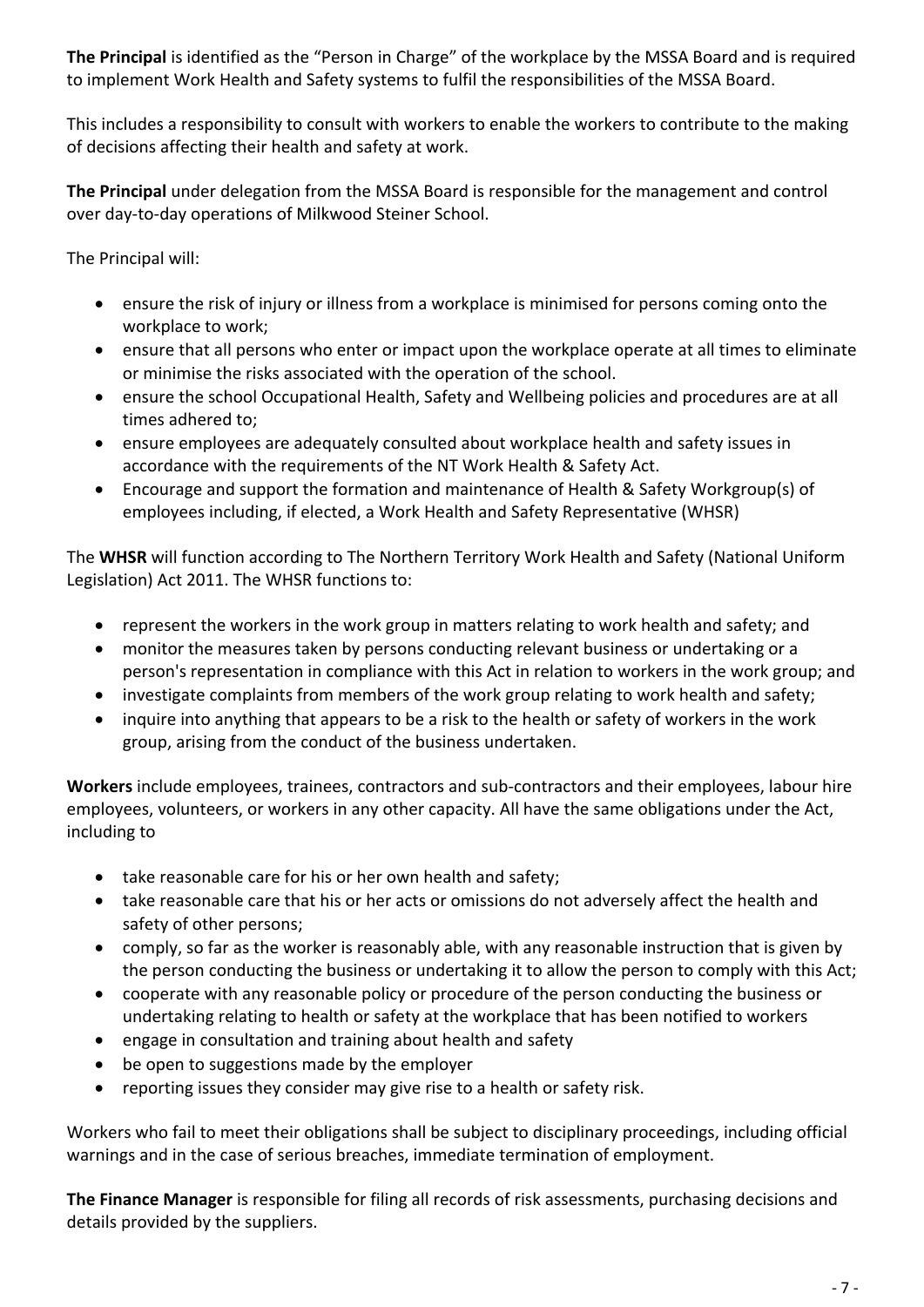### **Contractor Safety**

Milkwood Steiner School will only engage contractors who demonstrate a commitment to health and safety. The school will actively work to ensure the health and safety of any contractors engaged.

The Principal is responsible for ensuring that health and safety issues are included into any contractual arrangements and that all contractors are appropriately briefed on health and safety issues before commencing work. This will include directing the contractor to this policy, via the school website.

#### **Contractors** will:

- be appropriately qualified
- sign-in to the Visitors Register at Front Office on arrival and sign-out on departure and be authorised by a staff member
- when conducting construction work, be provided with a set of Contractor Rules (See Appendix) on health and safety including hazards that are present in the workplace
- notify the school of any hazards which the contractor may cause
- comply with the safety requirements of the school and all applicable laws and standards pertaining to the work undertaken

All visitors are permitted to use the staff toilet in the Administration building only.

The Principal may grant permission for Contractors to access student toilets if required in order to complete contracted work.

### **Visitor Safety**

Milkwood Steiner School works actively to ensure the health and safety of all visitors to the school.

All staff are responsible for ensuring that visitor safety procedures are followed.

All visitors must be authorised by reporting to Front Office staff on arrival and signing the Visitors Register.

Visitors must return to the Front Office for authorised departure.

Visitors are to be advised of any Safety Policies and Procedures that may be relevant to the purpose and/or time of their visit.

Any person found on the premises unescorted will be asked by any staff member who observes them if they require assistance and then will direct the person back to the Front Office.

All non-public access areas shall be marked by clear signage and/or locked doors shall restrict entry.

In the event of a fire or other emergency, visitors are notified via the phone number provided at sign in and provided with instructions to evacuate safely. Visitors who enter the site without authorisation or without signing in, may not be protected by the school's emergency procedures.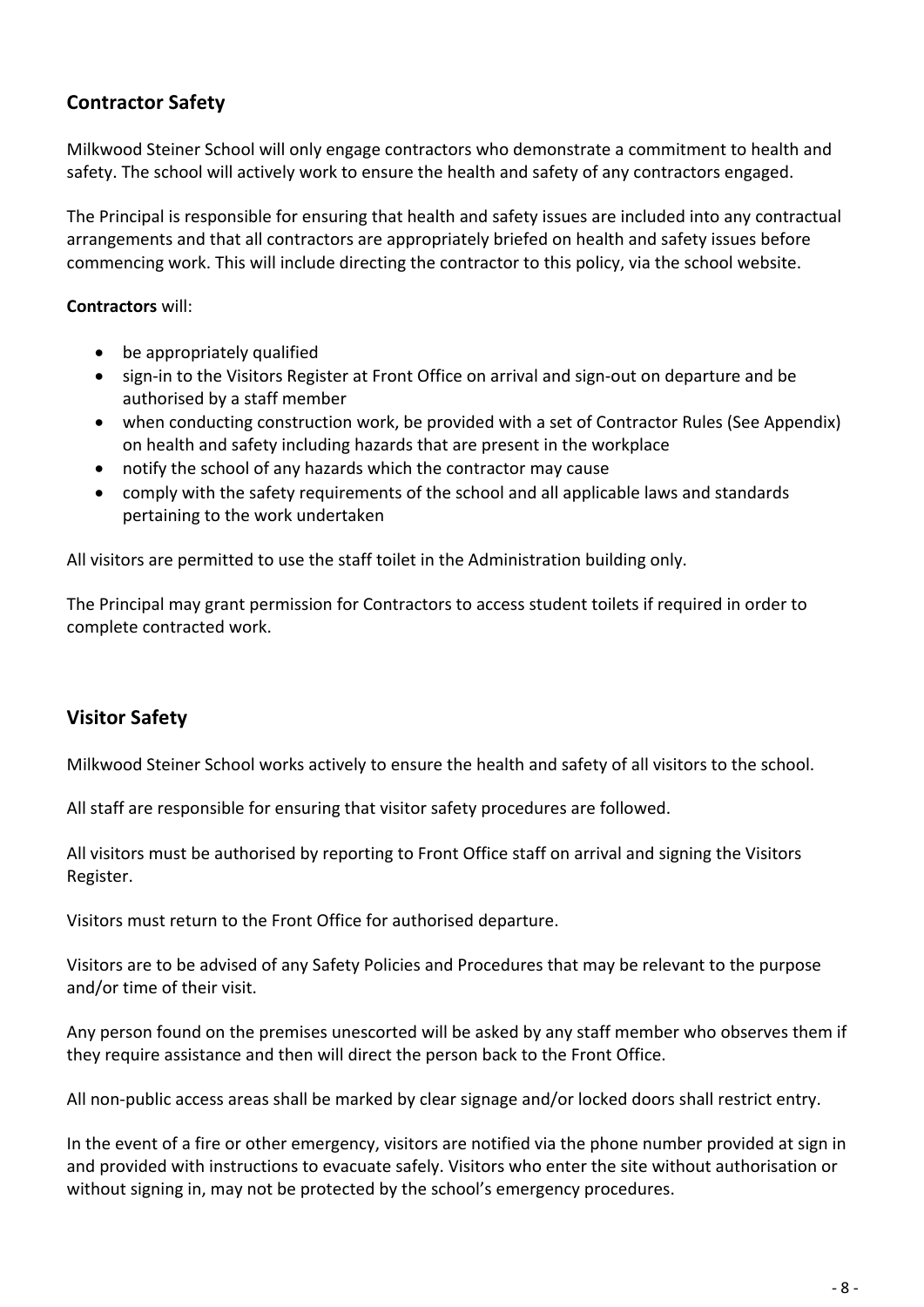### **Purchasing Procedure**

The Finance Policy guides purchasing procedures.

In addition, all materials, equipment and substances that are purchased or donated and brought into Milkwood Steiner School shall be examined and assessed against the Risk Assessment Matrix on the Maintenance hazard / risk assessment report form (see Appendix) to ensure that they do not present an unacceptable risk to children, workers, contractors or visitors.

Prior to the purchase of any regular consumable item for the school, the Principal or WHSR must ensure the appropriate Australian Standard is listed on the purchase order or requested from the Supplier.

Following pick up or delivery, purchases must be checked to ensure they comply with the school's requirements by observing the Standards Australia mark on the item or by a specific examination of the item prior to use.

#### **Non-standard or donated goods and substances**

Prior to the use of any new non-regular or donated materials, equipment, machinery or hazardous substances a risk assessment shall be carried out when, in the opinion of the Principal or WHSR it is required.

Any risk assessment shall be conducted in accordance with the risk management procedure in this manual.

Any substance or chemical purchase shall be preceded by the school viewing the Material Safety Data Sheet (MSDS) for the product. The MSDS must state clearly whether or not the substance is hazardous.

Hazardous goods will be dealt with in accordance with the Hazardous Substances and Dangerous Goods policy in this manual.

Non-hazardous goods shall be marked as such and the MSDS shall be kept on file for access by any users of the product.

Where services are being purchased checks will be undertaken to ensure that the supplier is suitably qualified and experienced to undertake the service required.

All records of risk assessments, purchasing decisions and details provided by the suppliers will be filed by the Finance Manager.

All staff will be advised of the school's commitment to purchasing and using safe and healthy products as a part of general induction, and then annually.

#### **Risk Management**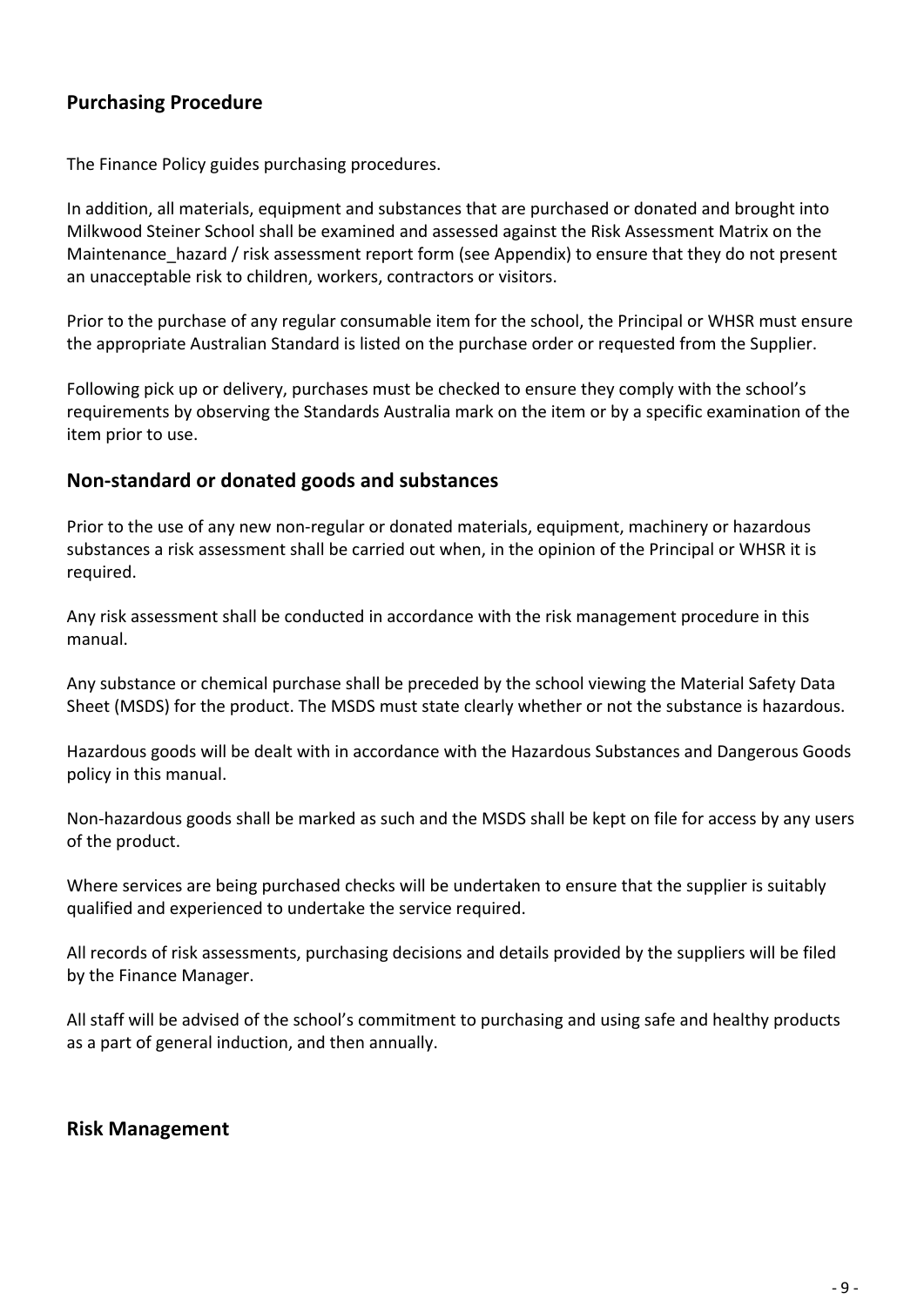All staff at Milkwood Steiner School shall ensure that hazards within the workplace are identified, risks are assessed and appropriate control measures are chosen, implemented, monitored and reviewed effectively.

## **Identifying Hazards**

The school identifies hazards in two categories.

a. Ongoing hazards that require specific policies and/or procedures to control risk.

Ongoing hazards or hazardous situations include:

- Biological (blood, bodily fluid, virus, food handling)
- Environment (storms/weather, temperature, sun exposure, water/creeks, noise, snakes & other animals/insects, plants/trees)
- Chemical (non-hazardous and hazardous)
- Energy Systems (Electricity, Gas)
- Facilities (entry & exits, buildings, carpark, furniture, playground equipment)
- Machinery Plant and Equipment (hand tools, vehicles, machinery)
- Manual Tasks / Manual handling (working at heights, repetitive work, restricted spaces)
- People (intruders, psychological stress, bullying/behaviour)

b. Situational hazards that arise and can be eliminated quickly and immediately.

All staff, as they move through the school site, should regularly observe 'how things are done' with a view to predicting what could or might go wrong. Staff are responsible for notifying the WHSR of identified hazards.

Table 1 lists examples of common hazards

| Hazard          | <b>Potential Harm</b>                                                                                                         |
|-----------------|-------------------------------------------------------------------------------------------------------------------------------|
| Manual tasks    | Overexertion or repetitive movement can cause muscular strain                                                                 |
| Gravity         | Falling objects, falls, slips and trips of people can cause fractures,<br>bruises, lacerations, dislocations, concussion, etc |
| Electricity     | Potential ignition source. Exposure to live electrical wires can cause<br>shock, burns or death from electrocution            |
| Machinery and   | Faulty playground equipment, being hit by moving vehicles, poor                                                               |
| equipment       | storage and misuse of equipment including unsupervised use without<br>appropriate instruction may cause injury or death.      |
| Rubbish and     | Risks puncture wounds and falls                                                                                               |
| discarded       |                                                                                                                               |
| materials       |                                                                                                                               |
| Extreme         | Heat can cause burns, heat stroke or fatigue                                                                                  |
| temperatures or |                                                                                                                               |
| exposure to     |                                                                                                                               |
| radiation       |                                                                                                                               |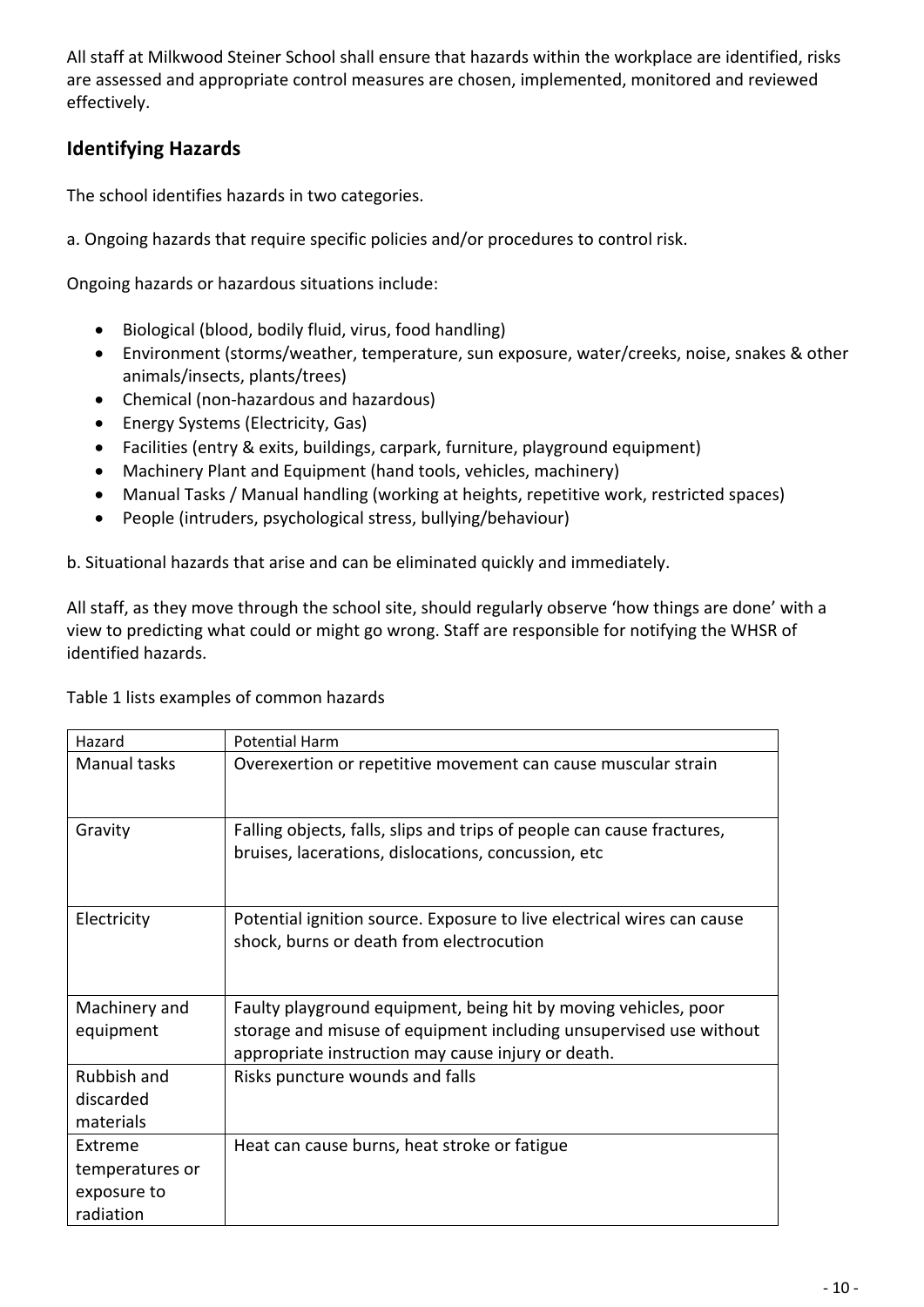| Exposure to<br>chemicals | Can cause rashes, respiratory difficulties or sickness              |
|--------------------------|---------------------------------------------------------------------|
| Access to high risk      | Children may encounter greater risk in environments such as the     |
| areas                    | workshop, shed, shipping container, kitchen etc                     |
| Biological               | Micro-organisms can cause cross infection                           |
| Psychosocial             | Effects of work-related stress, bullying, violence and work-related |
| hazards                  | fatigue                                                             |

The processes the school uses to identify hazards are:

- 1. Review of Incidents of Near Misses recorded in the Incident Register as soon as possible after the event. A review of the underlying causes (The Hazard) will then take place.
- 2. Daily Inspections. All staff are expected to demonstrate ongoing vigilance in the workplace by conducting a daily Hazard check of their work area measuring it against the Risk Assessment Matrix on the Hazard\_Maintenace Report Form (See Appendix). Of particular concern is where there has been any change made to the environment, e.g. new furniture or equipment, or activities. This includes whatever areas the worker may be on duty. Resolve issues immediately, completely and without likelihood of recurrence, if possible, otherwise it becomes a future job by assessing, communicating and controlling the maintenance and/or hazard following the process outlined below.
- 3. Weekly Inspections: A Work Health and Safety Representative or a person appointed by the Principal will conduct general weekly ground inspections using the WHSW Inspection Checklist – Weekly (See Appendix). Resolve issues immediately, completely and without likelihood of recurrence, if possible, otherwise it becomes a future job by assessing, communicating and controlling the maintenance and/or hazard following the process outlined below.
- 4. Bi-annual Inspections: A Work Health Safety Representative or a person appointed by the Educational Administrator will conduct bi-annual inspections of the full school property and grounds during semester breaks using the OHSW Inspection Checklist - Bi-annual (See Appendix) and Playground Inspection Checklist (See Appendix). This is the same time routine maintenance and inspections are conducted by professionals to meet requirements set out in this policy. (See Appendix-Building and Ground Routine Maintenance)

#### **Risk Assessment**

When a hazard is identified, the WHSR is notified and a risk assessment shall be undertaken by the WHSR, using the Risk Matrix below that is on the Maintenance hazard / risk assessment report form.

Risk assessments shall estimate the likelihood and consequences of an event occurring. In estimating the likelihood of an event taking place, consideration shall be given to this Risk Assessment Matrix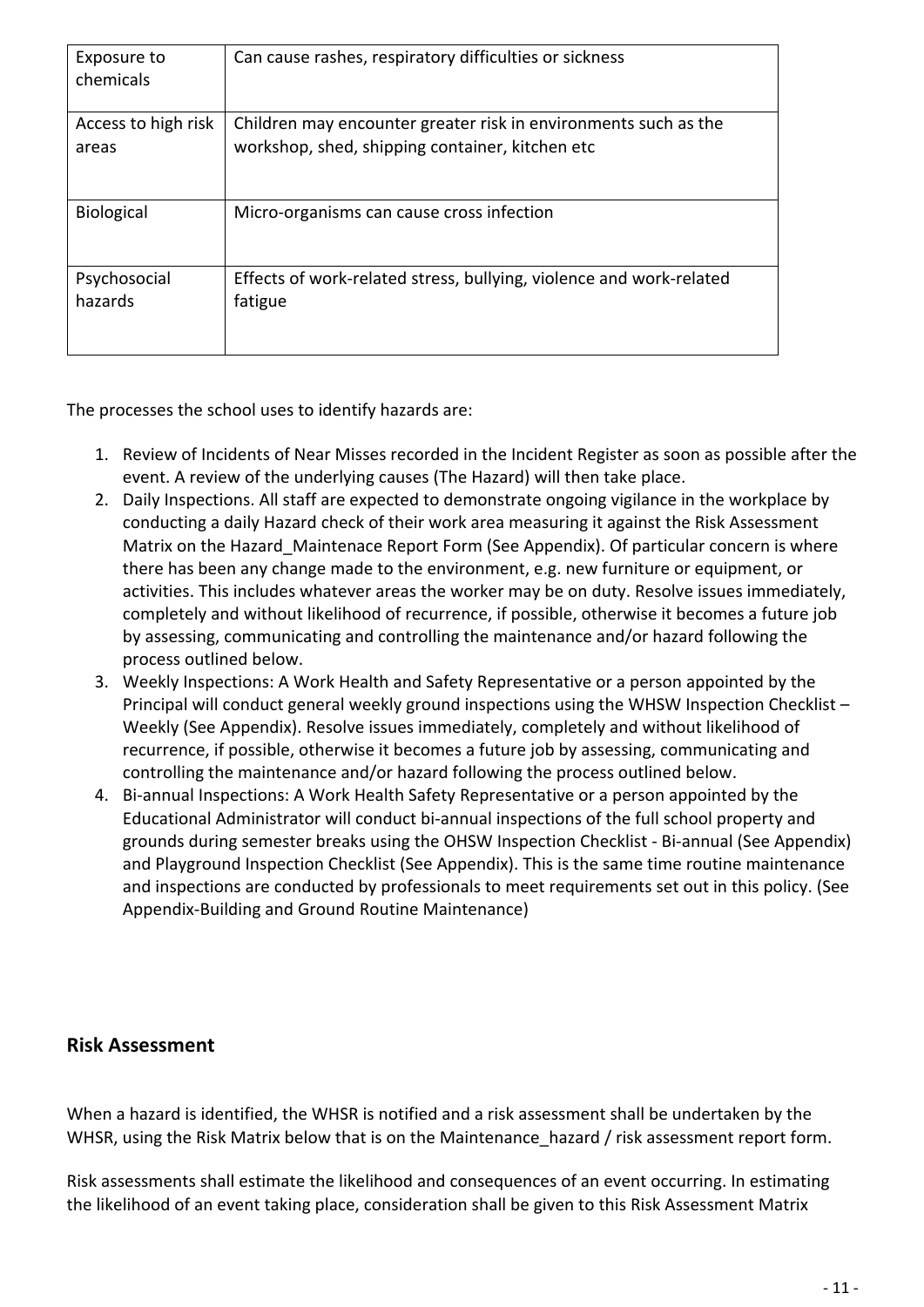| <b>Possible</b><br>consequences                         | <b>Likelihood of incident occurring</b> |                         |                         |                    |                |
|---------------------------------------------------------|-----------------------------------------|-------------------------|-------------------------|--------------------|----------------|
|                                                         | <b>Very Unlikely</b>                    | <b>Unlikely</b>         | <b>Likely</b>           | <b>Very Likely</b> | Common         |
| No injury                                               | 1                                       | $\overline{2}$          | $\overline{\mathbf{3}}$ | 4                  | 5              |
| <b>Slight Injury</b><br>(First Aid Only)                | $\overline{2}$                          | $\overline{\mathbf{3}}$ | $\overline{4}$          | 5                  | $6\phantom{1}$ |
| <b>Minor Injury</b><br>(Medical<br>Treatment)           | $\overline{\mathbf{3}}$                 | $\overline{\mathbf{4}}$ | 5                       | $6\phantom{1}6$    | $\overline{7}$ |
| <b>Serious Injury</b><br>(Hospital more<br>than 3 days) | $\overline{\mathbf{4}}$                 | 5                       | $6\phantom{1}6$         | 7                  | 8              |
| <b>Fatalities</b>                                       | 5                                       | $6\phantom{1}6$         | $\overline{7}$          | 8                  | 9              |

**White =** identify and monitor

**Light Grey =** Address all the basic requirements

**Dark grey =** Intolerable – active management

Factors to consider when assessing a hazard:

- How often the situation occurs;
- How many people are exposed;
- The duration of exposure to the hazard;
- The position of the hazard relative to people and to other hazards;
- The skills and competence of persons potentially at risk;
- Environmental conditions;
- Repetition of exposure;
- The Condition of equipment;
- The effectiveness of existing control measures;
- Degree of change and unknown circumstances

Once the "likelihood" has been estimated, the potential consequences shall be assessed, and a score given to the risk as per the Risk Assessment Matrix.

#### **Communication - Implementing Control Measures**

The staff member who identifies the risk will:

- 1. Take immediate action to eliminate the risk, if safe to do so.
- 2. Notify the WHSR of the hazard.

The WHSR completes the Risk Assessment Matrix. If the risk scores a 1 or 2, there is little or no chance the situation will arise again, and no further maintenance is required then the matter can be considered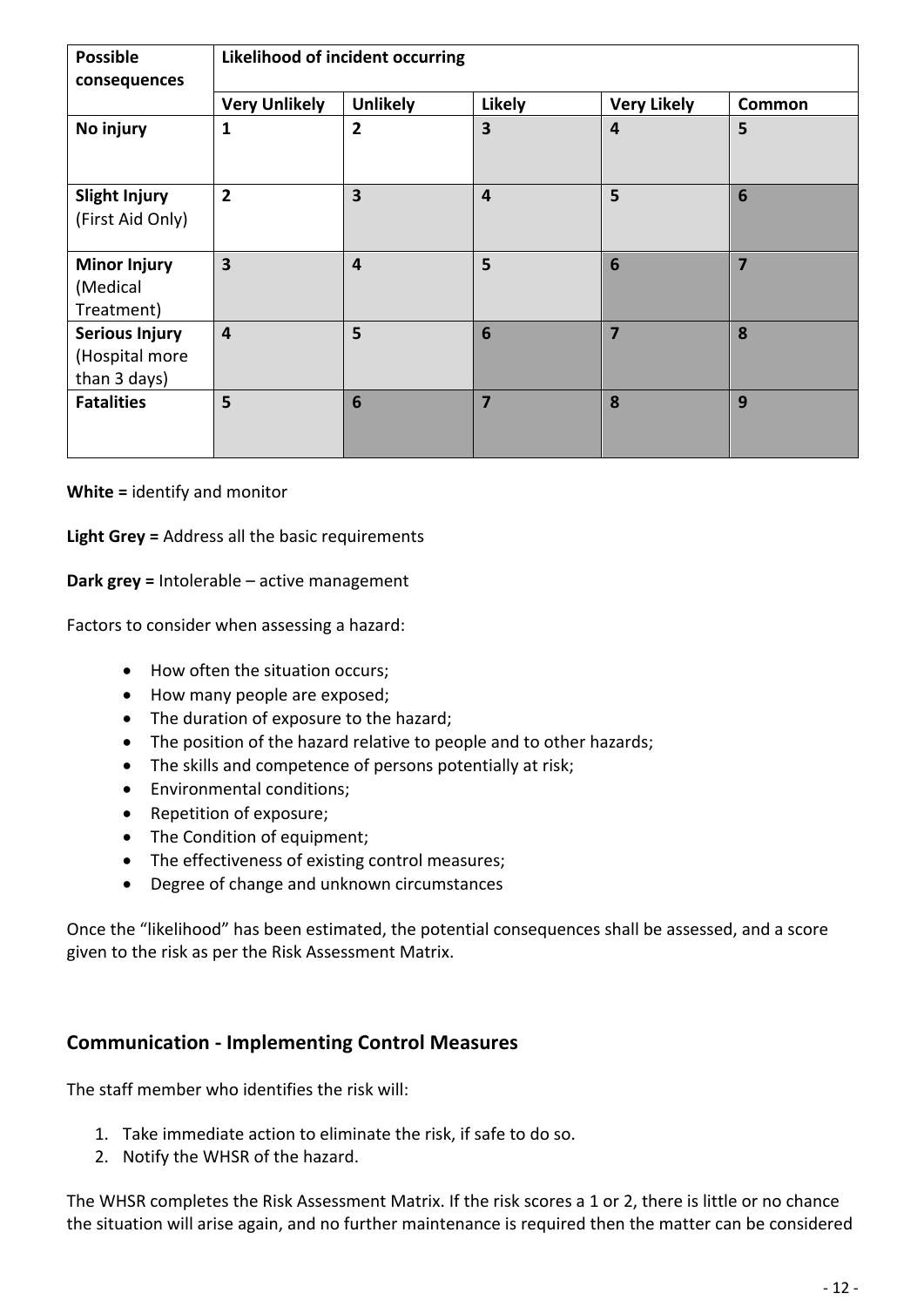closed. Where a hazard score is 1 or 2 and further maintenance is required, the Maintenance\_hazard / risk assessment report form is optional, but entry into the Maintenance Register (See Appendix) is essential.

Where the hazard score is 3 or above the job must be entered into the Maintenance Register by the WHSR and the Maintenance hazard / risk assessment report form must be completed and passed to the Principal who is briefed about the matter as soon as possible, and Finance Manager who is responsible for filing.

Upon being notified of a hazard, the Principal or delegate of the Principal, together with the WHSR or other appropriate staff member shall determine if any of the following measures shall be put in place:

- 1. Action to eliminate or significantly reduce hazard
- 2. Developing new or amending current work procedures
- 3. Communication of the changes to all staff and other stakeholders
- 4. Providing training and instruction where required
- 5. Supervision to ensure controls are being implemented

#### **Control Measures**

Control measures that adequately eliminate or reduce the risk from each hazard shall be developed and recorded on the Maintenance hazard / risk assessment report form.

Control measures shall be developed using the "Hierarchy of Controls":

- 1. Elimination can we completely remove the hazard from the school?
- 2. Substitution can we replace the hazard with something else that is less risk?
- 3. Redesign can the hazard be redesigned to reduce the risk?
- 4. Isolation can we lock up or fence off the hazard?
- 5. Administration can we introduce rules, policies and procedures to make this safer?
- 6. Personal Protective Equipment (PPE)– can we use PPE to reduce the risk?

In all cases, each stage will be considered before moving down to the next level.

In some cases, it will be necessary to use more than one control measure to manage the risk.

Staff will be advised once control measures are developed, and are required to comply with them.

#### **Review Of Control Measures**

Control measures noted on the Maintenance hazard / risk assessment report form shall be reviewed by the Principal in consultation with the Work Health and Safety Representative or other appropriate staff member to ensure effective action has been taken.

The review process and result shall be noted on the Maintenance hazard / risk assessment report form.

The school shall keep all Maintenance Register records in accordance with archive requirements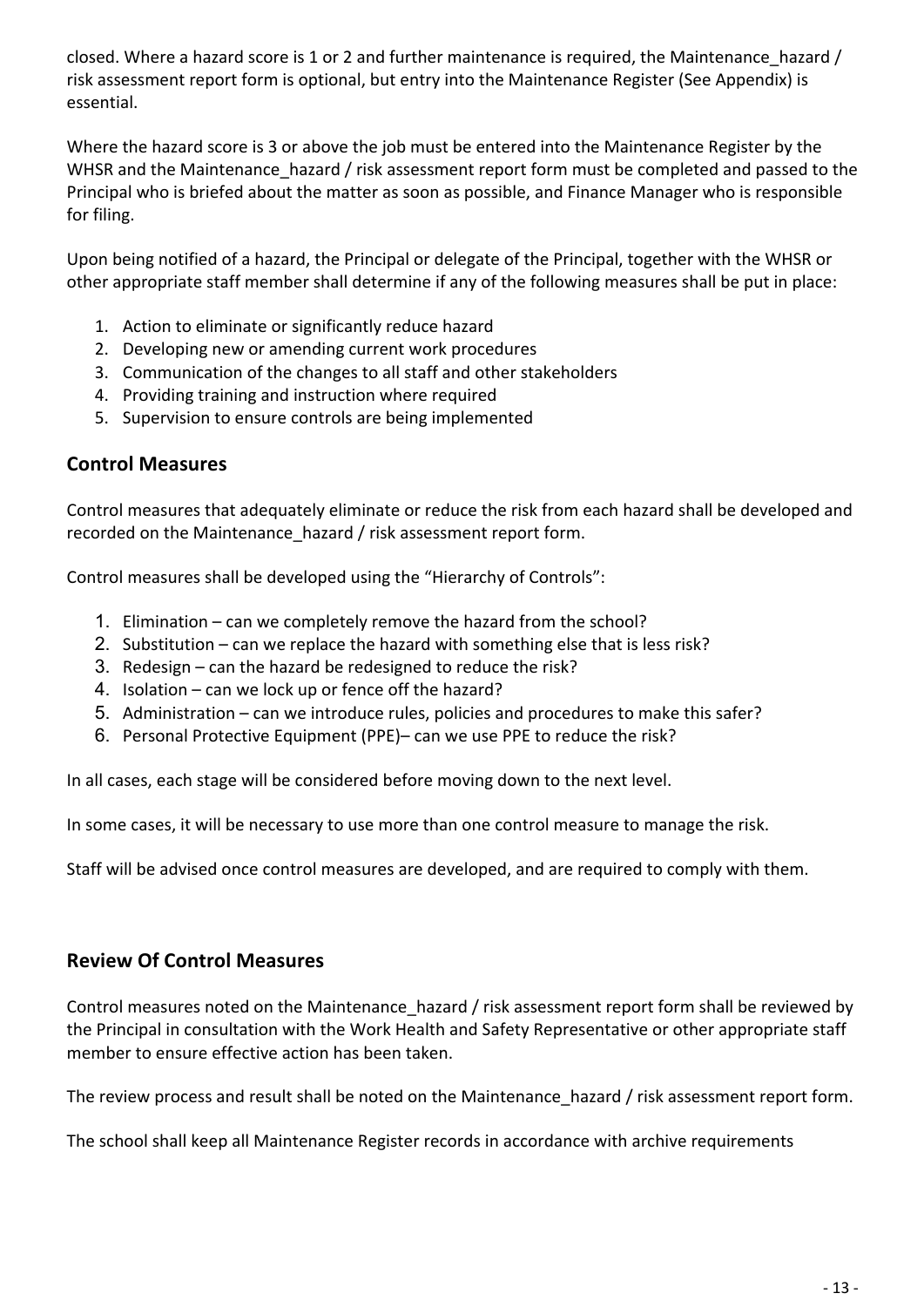### **Training and Development**

Milkwood Steiner School shall ensure all workers receive all the training necessary to enable them to perform their work in an efficient and safe manner.

The Principal is responsible for identifying and addressing the training needs of each worker within the school.

The WHSR is responsible for advising the Principal of any training needs identified in areas of WHS.

All staff have a responsibility for on-going learning and continuous improvement.

All new staff will undertake a site-specific induction program. The induction program will cover:

- General overview of the school
- Roles of key people in the school;
- Job description and responsibilities;
- Rosters and attendance processes;
- Time recording procedures;
- Leave entitlements;
- Notification of sick leave or absences;
- Out of hours enquiries and emergency procedures;
- Lunch room, washing and toilet locations;
- Car parking;
- Occupational Work Health and Safety Policy and procedures;
- Roles and responsibilities for health and safety;
- Incident reporting procedures;
- Location of emergency exits, assembly point and fire extinguishers;
- Security procedures.
- Mandatory reporting obligations

Ongoing and role-specific training needs will be identified in respect of both task and function and in terms of individual staff or groups of staff.

Staff are responsible for maintaining the qualifications required for their roles.

Further training may be conducted as in-service programs by Milkwood Steiner School staff or by external training organisations, as required.

A formal record of all training shall be maintained and a copy placed in the relevant staff member's file. Records will include the following details:

- i. The type and purpose of the training course;
- ii. Who conducted the training course;
- iii. Workers attending;
- iv. Course content;
- v. Individual performance/results (where appropriate).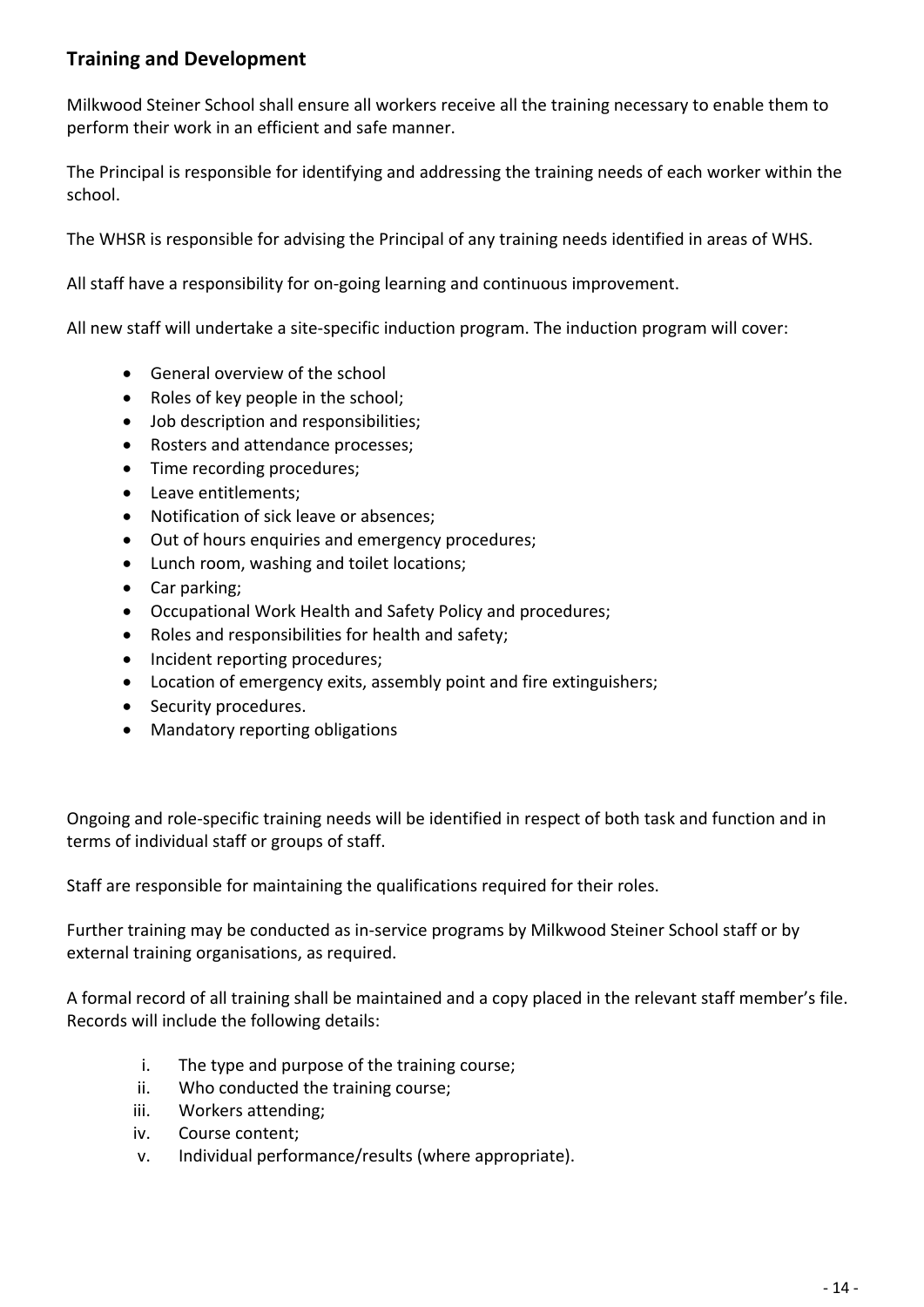Volunteers working at the school will receive induction in WHS Policy and procedures on an as needs basis. Volunteers can be referred to Safework Australia Information for Volunteers Factsheet (See Appendix).

All persons working at the school who have been inducted will be recorded in the Induction Register, maintained by the Finance Manager (See Appendix).

### **Incident Reporting and Investigation**

Milkwood Steiner School shall ensure that all workplace incidents are investigated and reported in accordance with legislative requirements.

The *MSSA Recording and Reporting Student Injuries Policy, Critical Incident Policy and Emergency Management Policy* document responsibilities in responding to and report incidents.

Good investigation practice includes:

- Examining the scene before the physical evidence is disturbed;
- Taking samples of any substance which may have contributed to the incident, noting conditions that may have affected the sample;
- Making comprehensive documentation e.g., photographs, diagrams or video;
- Determining which items should be preserved;
- Identifying the people involved in the incident, including eye witnesses;
- Conducting interviews with witnesses and other relevant personnel;
- Reviewing all sources of potentially useful information, including design specifications, previous incident reports, drawings, workplace inspection records, purchasing records, risk assessment records, maintenance logs, procedures and instructions, inspection and test records, training records.

#### **HAZARDOUS SUBSTANCES AND DANGEROUS GOODS**

Milkwood Steiner School avoids the use of Hazardous Substances and Dangerous Goods wherever possible but where they are required their use within the school will be managed safely.

Products with the lowest hazard level and the least quantity for the required task will be purchased.

The Finance Manager will keep a Hazardous Substances and Dangerous Goods Register (See Appendix) and details (including quantity) of all Hazardous Substances and Dangerous Goods held at or brought into the school will be listed on the Register.

A MSDS is a form that contains detailed information about a substance or a mixture of substances. It describes the chemical and physical properties, health hazards and safe use information required to minimise risks associated with the substances use. A MSDS will be obtained from the supplier for each hazardous substance and dangerous goods and these will be filed in the Hazardous Substances and Dangerous Goods Register (See Appendix) by the Finance Manager. A copy of the relevant MSDS will also be kept in the place where any hazardous substances or dangerous goods are held or used;

Spills and leaks will be cleaned up and disposed of in accordance with instructions provided in the MSDS.

Users are responsible for wearing the correct personal protective equipment for all substances used.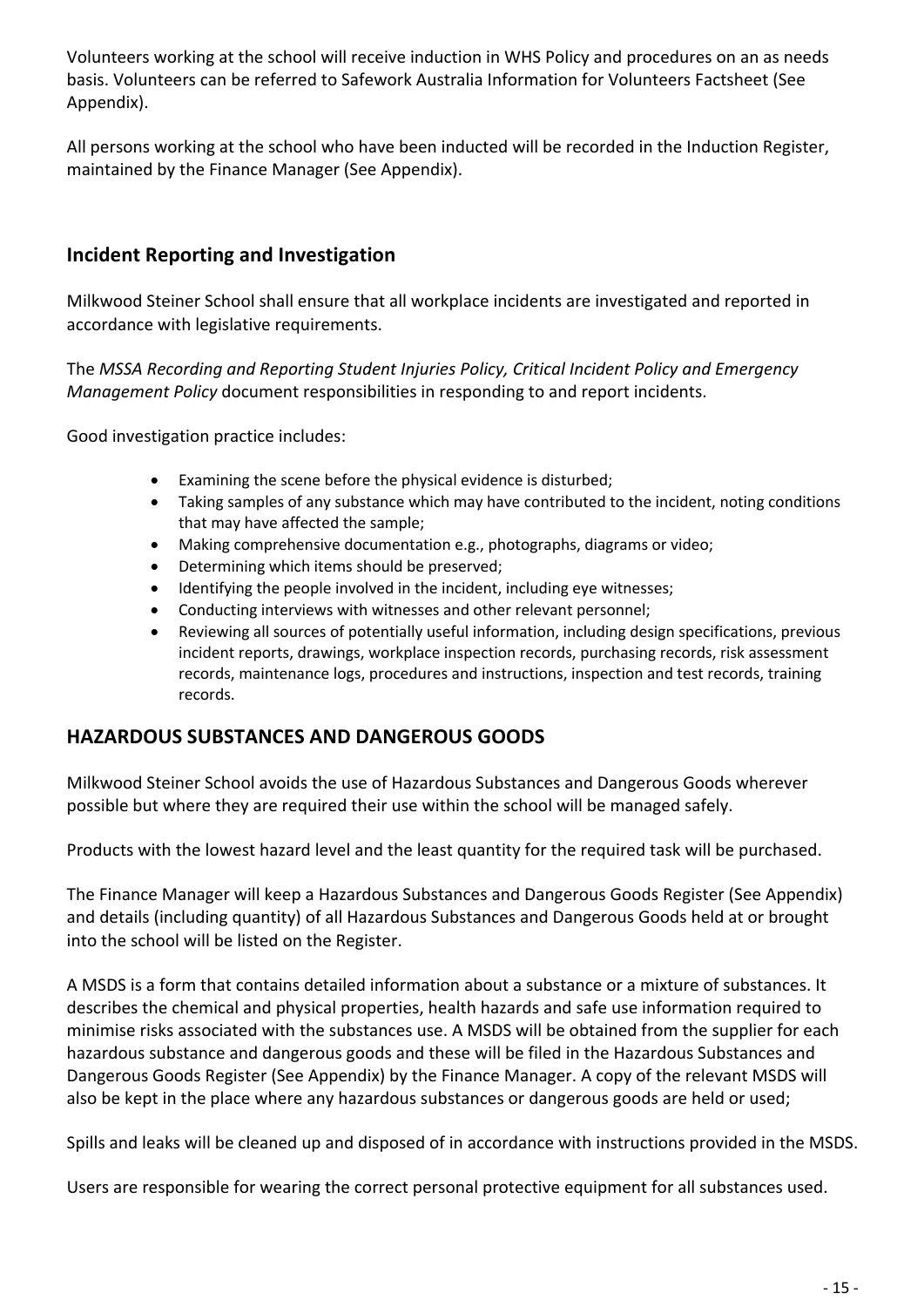Hazardous Substances and Dangerous Goods storage areas will ensure product stability and segregation from any potentially reactive materials. All Hazardous Substances shall be stored in such a way that unauthorised access to the substance is prevented. Storage areas will display appropriate placards/signs and emergency information.

All substance containers will be appropriately and clearly labelled. All empty substance containers or disused substances will be removed from the school and disposed of correctly.

### **Risk Assessment and Minimisation: Hazardous substances**

A Risk Assessment will be conducted for each hazardous substance used in the workplace as soon as is practicable after it is acquired and within 2 years after the last assessment. A significant change of use of a product shall result in a new risk assessment being undertaken.

Risk Assessment results will be recorded in writing and filed in the Hazardous Substances and Dangerous Goods Register as well as the Maintenance Register. Records of hazardous substances risk assessments must be retained for 5 years.

Risks associated with the transportation, storage, handling and disposal of all Hazardous Substances and Dangerous Goods will be managed and controlled in accordance with the school's Risk Management practices.

### **Training**

Induction and ongoing training must be provided to any staff member or volunteer who may be exposed to hazardous substances or dangerous goods. Training records shall be kept by the school for at least 5 years.

### **Australian Standards**

The following Australian Standards are important:

AS1940 The storage and handling of flammable and combustible liquids AS2507 The storage and handling of Pesticides

AS3780 The storage and handling of corrosive substances

AS4326 The storage and handling of oxidizing agents

AS/NZS1596 The storage and handling of LP Gas

AS/NZS3833 The storage and handling of mixed classes of dangerous goods in packages and intermediate bulk container

### **ADMINISTRATION OF MEDICINE AND FIRST AID**

Milkwood Steiner School shall ensure that immediate, appropriate and adequate first aid treatment is provided for the initial treatment of persons suffering injury or illness.

Milkwood Steiner School shall follow the first aid practices outlined in NT WorkSafe: First Aid in the Workplace: Code of Practice, and according to best practice.

Milkwood Steiner School shall ensure that needs of students with notified ongoing medical needs are managed with due care and diligence.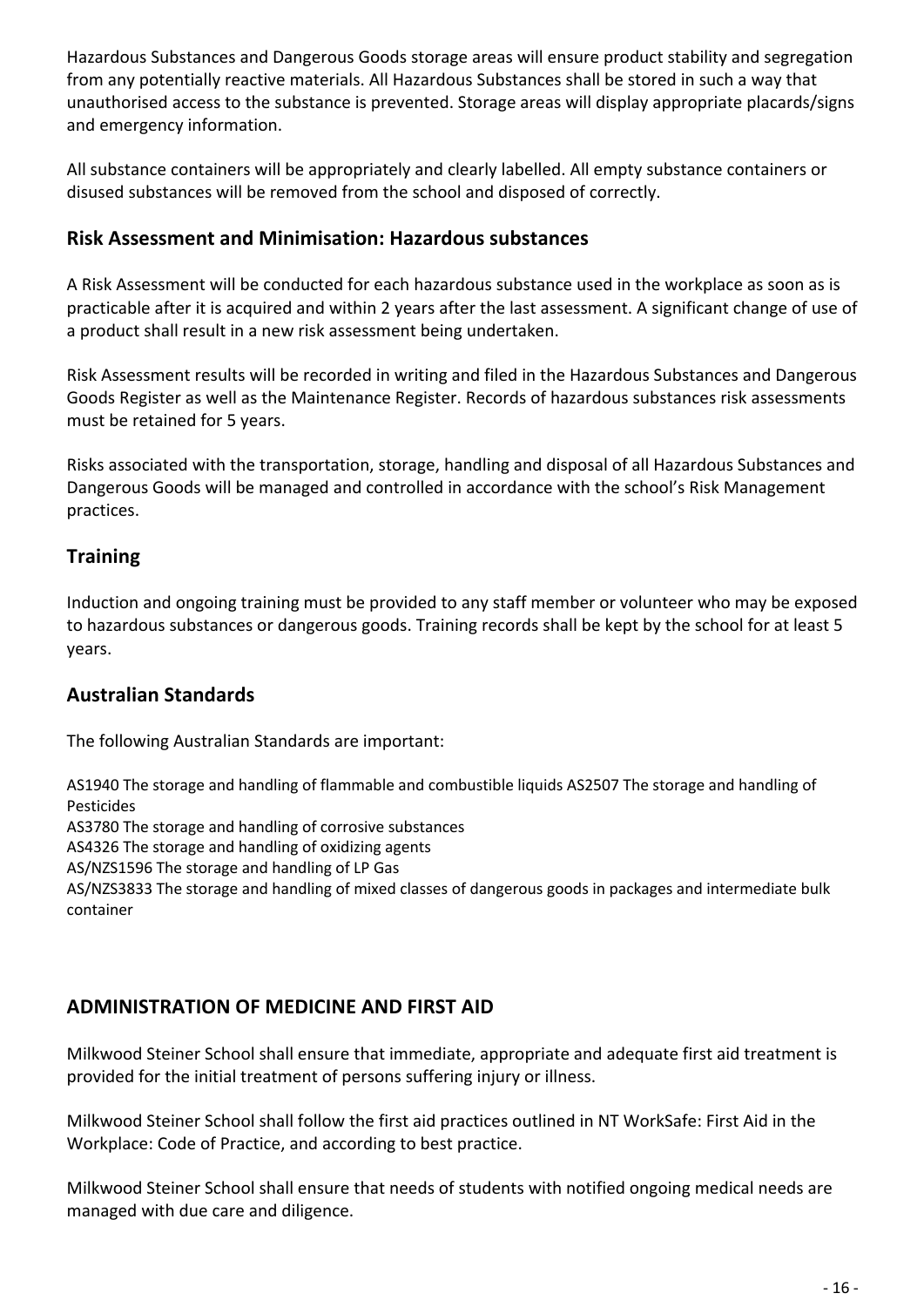#### **Parents/Legal Guardians** are responsible for:

- providing relevant medical history and immunisation status on enrolment, and updating as required
- signing a direction for first aid trained staff to follow in the event of a medical emergency requiring the administration of medication.

**Staff** are responsible for notifying the school of any known health conditions and supply the school with management information.

#### **The Administration and Enrolment Officer** is responsible for:

- updating student health information in student files
- Maintaining a list of children with notified medical conditions at reception and with each class roll
- Collecting, filing and displaying health information according to best practice
- Displaying health warnings and health care plans for individual students or staff members

### **First Aid Liability**

Despite careful adherence to this policy manual, emergency situations involving students with medical conditions and/or the administration of medication by staff in a school context may still eventuate. It is important that staff are aware that in adhering to this policy manual they are assisting the school to exercise its duty of care to students. In doing so, and providing they act in good faith and to the best of their ability, they will not incur personal legal liability in the event of a student injury arising out of the administration of medication and/or assisting with a medical emergency in a school context. Staff are protected by the legal principle of vicarious liability in relation to any personal injury proceedings. This means that unless the staff member has deliberately injured the student, or behaved with disregard for the student's safety, the school will be liable for any injury caused by the negligence of the staff member.

### **Biological Hazard Control**

The school shall carry out a risk management process (in accordance with the school policy on Risk Management in this manual) to determine the appropriate controls for the management of biological hazards that may be encountered during the provision of first aid.

The effectiveness of the following should be monitored by the Principal.

First aid infection control practices should be reviewed when:

- First aid practice involving exposure to biological hazards is introduced or modified;
- Accident investigation indicates that control measures need to be reviewed;
- New information about a biological hazard becomes available;
- An illness or injury arises as a result of first aid practices;
- Work practices change and the risk of injury or illness is increased;
- There is any exposure to blood or body substances resulting from first aid activities.

### **First aid personnel**

Milkwood Steiner School shall ensure that there is an appropriate number of staff who have first aid qualifications in attendance at the school during all operating times;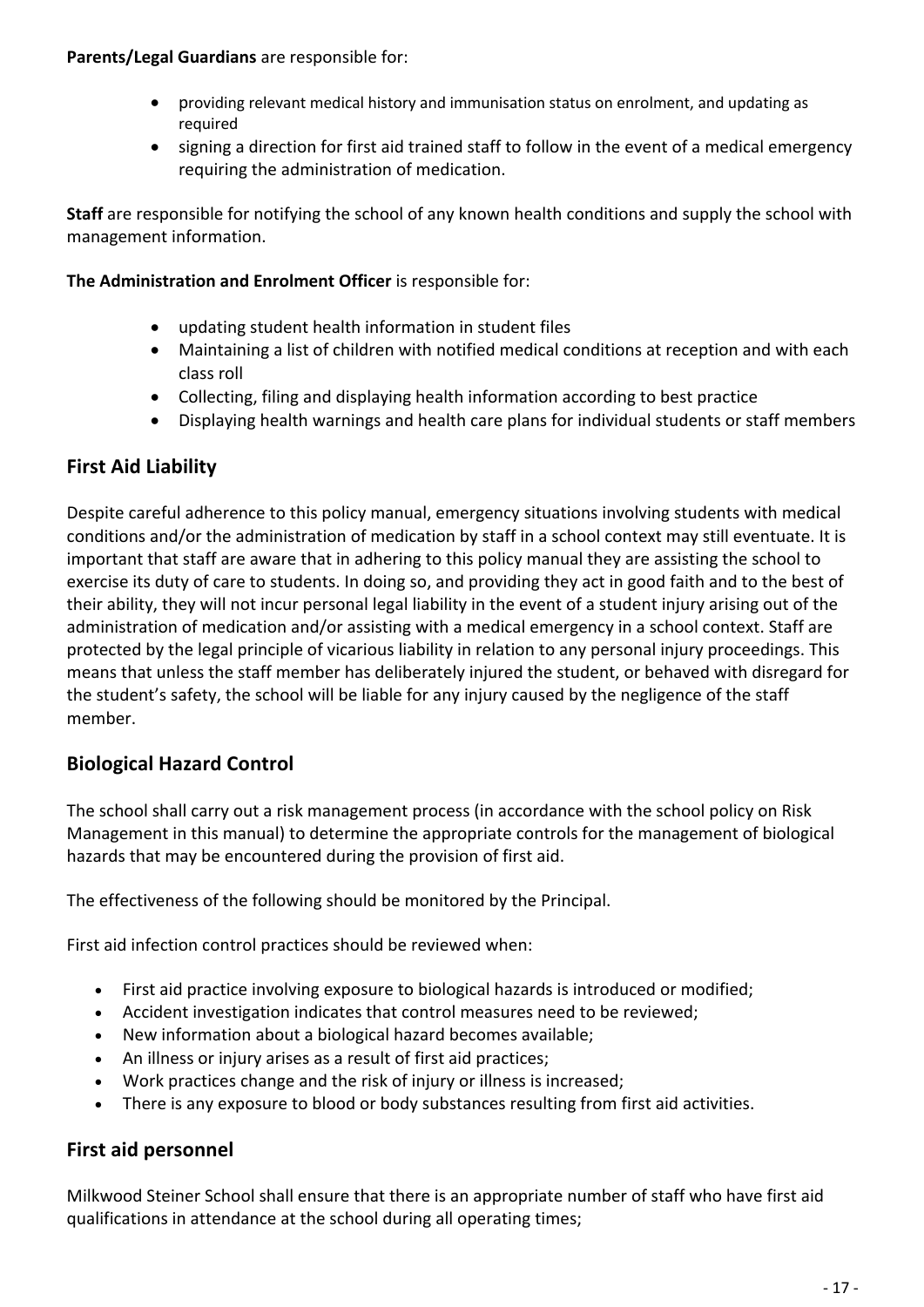During recruitment each new teaching or office staff member will be required to provide proof of current first aid qualifications or commit to obtaining first aid qualifications.

Office staff are required to hold current Apply First Aid Certificates and teaching staff area required to hold current Apply First Aid, Asthma and Anaphylactic Certificates.

The initial care provided by first aid personnel shall be consistent with their level of training and competence. When the first aid management required is beyond the level of training and competence of the first aid personnel available, the injured or ill person shall be referred to medical assistance.

All people at the school must know what to do, where to go, and from whom to seek first aid;

Staff and volunteers shall receive induction about and be kept up to date on:

- The availability of first aid equipment, facilities and services;
- Infection control procedures
- Information about specific risks in the workplace
- The School's Accident Plan (See Appendix)

Information shall be provided through:

- Induction programs;
- Staff meetings;
- Training courses;
- Admin bulletin
- Policy and procedure manuals.

#### **First aid Equipment**

Milkwood Steiner School will at all times hold correctly stocked and maintained first aid kits for use within the school and on school excursions. Contents will reflect outcomes of risk assessments and previous incidents.

There are 3 first aid kits of which the contents are listed in the appendix First Aid Kit Contents:

- 1. Main Kit: stored in the first aid area, front office
- 2. Excursion Kit: stored in the first aid area
- 3. Classroom Kit: -stored in each classroom

It is the responsibility of the teacher to maintain the classroom first aid kit from the Main Kit.

It is the responsibility of the Administration Officer to check the contents of the Main first Aid Kit and Excursion First Aid Kit.

First aid area equipment and documentation

- 1. Main first aid kit
- 2. Excursion first aid kit
- 3. Facilities to enable infection control (sink, hand cleanser, paper towels disinfectant etc).
- 4. Sick bed with plastic cover
- 5. Container with disposable lining for soiled waste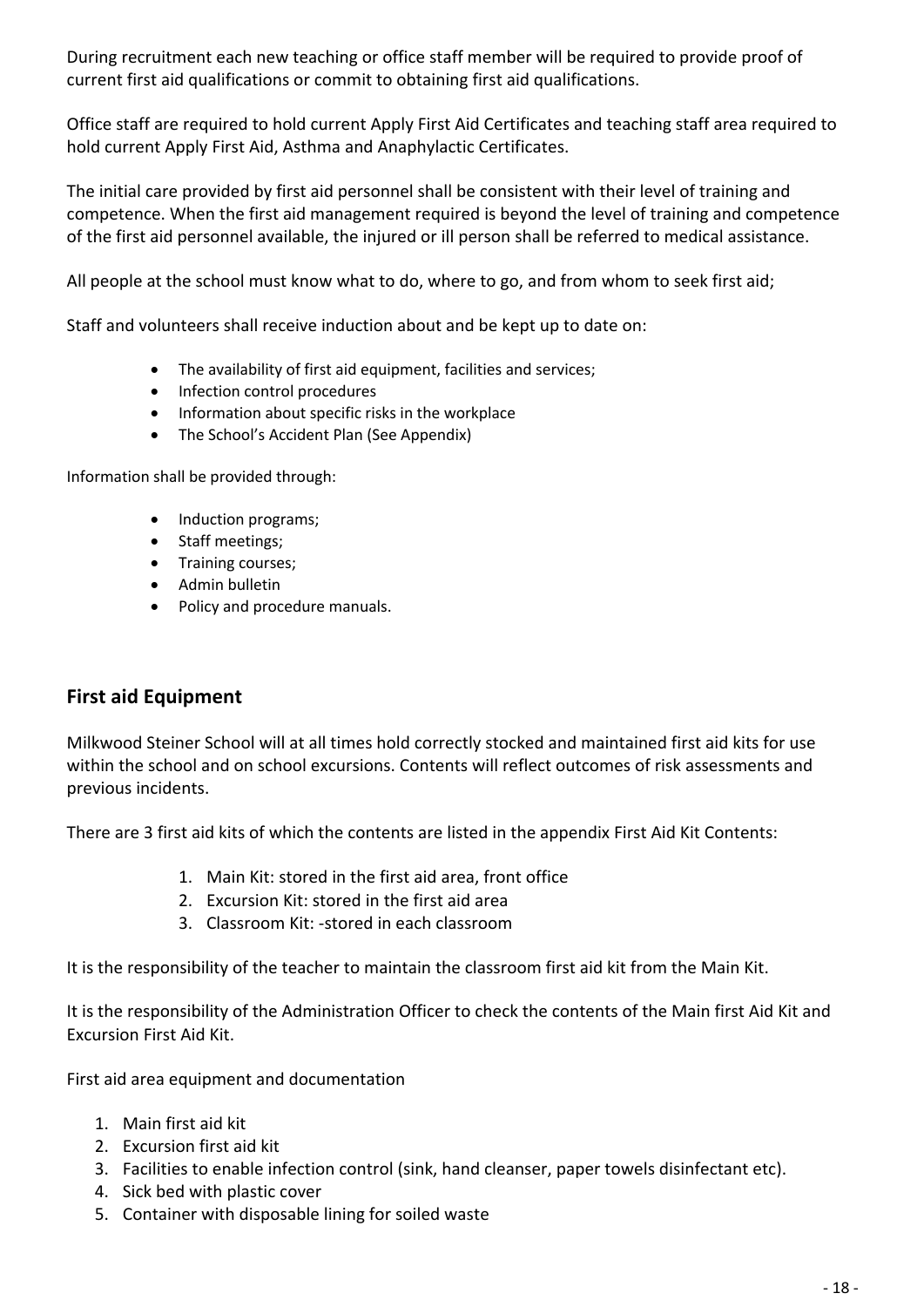- 6. Bowl or bucket
- 7. Emergency services medical and hospital details
- 8. List of names of staff qualified to administer first aid
- 9. Health Care Plans and register
- 10. Up-to-date lists of the telephone numbers of emergency personnel and services (emergency services, Darwin Hospital, Medical Clinic used by the school, Poisons Information) shall be clearly displayed in the first aid area and at the school's Front Office desk
- 11. Emergency Plans
- 12. Chart of Exclusions for Infectious Diseases

The School's Accident Plan is documented in the Emergency Management Policy and Critical Incident Policy.

#### **Applying General First Aid**

This section refers to unforeseen incidents that occur at school and require first aid.

The first person on the scene must carry out the Accident Plan.

The Responsible Teacher administers first aid to children in their care unless they hand over to office staff in emergencies.

Office staff administer first aid in emergencies, or when the responsible teacher is unable to administer first aid.

#### **First Aid Record Keeping**

Recording and Reporting Student Injuries Policy guides the documentation requirements and responsibilities of administering first aid.

#### **Administration of non-prescribed medications**

Paracetamol, other pain relief medicines or individual medication will only be administered at school if supplied by the parent/guardian, parent/guardian consent provided and medication record complete.

Standard first aid medicaments such as betadine may be applied externally.

In the event of sickness and where the child is not able to participate in class the parent or guardian will be asked to take the child home.

Homeopathic medications may be administered for those students for whom permission has been given upon enrolment. These include; Arnica for soft tissue injuries, bruises and sprains and shock; Rescue Remedy (Bach Flowers) for shocks and upsets; and Calendula/Hypericum as an antiseptic wash for minor wounds, Urtica Urens for minor Bites/Stings/ Burns

Administration of Homeopathic medicines will be as per directions on the label.

#### **Diagnosed Short term Conditions**

This section relates to administering medicines for students with a temporary condition that requires treatment while at school.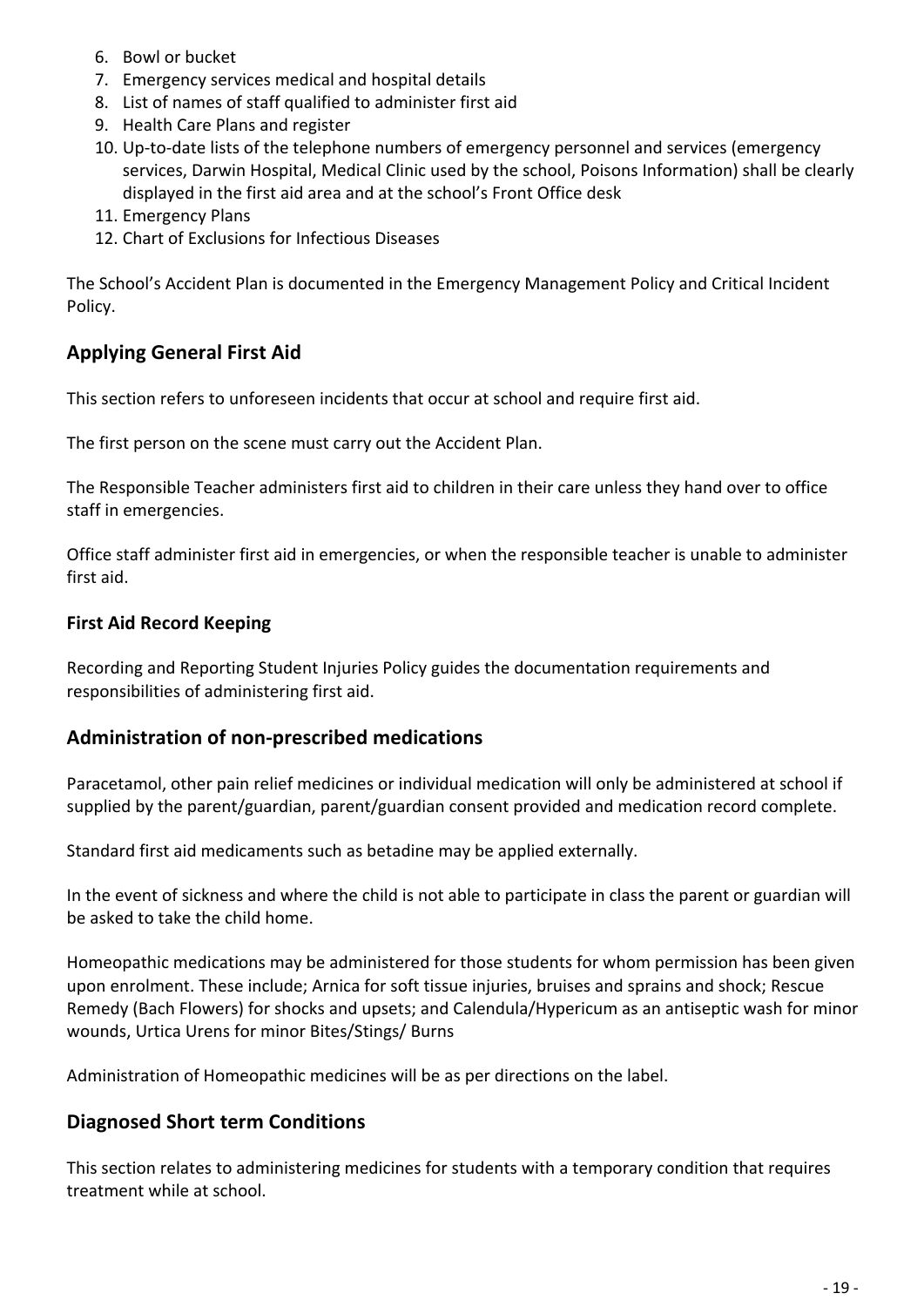### **Administrations of Prescribed Medications**

If a child has to take any form of medication the teacher must be informed in writing by the parent. The teacher must check and sign all notes. Children must only take medication at school with both a written note from a parent and adult supervision.

It is the responsibility of the parent/guardian to ensure that all medication to be held and administered at school by school staff does not exceed expiry date, as no out of date medication will be administered.

All medication must be given to the Front Office upon the child's arrival at school.

All medication must be kept securely until its administration.

An adult must supervise children administering their own medication at school and record witnessing the administration using the note given by the parent. A Health Care Plan Template can be used for this purpose.

Staff have a right to indicate that they are not willing to be involved in the administration of medication. Alternative arrangements must be made with the parents in the case of the absence of the persons willing to administer medication.

### **Notified Medical Conditions**

This section relates to managing the wellbeing of a student or staff member with a diagnosed medical condition that is medium to long term.

At enrolment or as required, parents or legal guardians of a child are required to notify the school of any known medical conditions. Notified medical conditions require the creation of a Health Care Plan that directs staff to act as a preventative or emergency measure to support the student whilst at school.

Examples of conditions that require notification include Asthma, severe allergies, Anaphylaxis, Diabetes Heart or Blood Conditions, Epilepsy

These conditions may be episodic, critical, and require immediate, urgent and skilled response to ensure survival, for example a hypoglycaemic episode due to diabetes.

The above list is not limited to these conditions; any condition that the parent is vigilant about should be included in this section.

### **Health Care Plan**

The development of a Health Care Plan commences with either diagnosis of a chronic/severe medical condition, or enrolment processes involving the school, parent and student when completing the school enrolment form.

A student with a diagnosed medical condition requiring the administration of approved medication in a school context will need an agreed Health Care Plan. The Plan should be reviewed whenever the medical condition, or medical advice in relation to the condition, changes, if there is an incident involving this medical condition, and in any case not later than at the beginning of each school year.

If a student is a new enrolment with a chronic/severe medical condition the school will conduct a risk assessment and evaluation of the prospective student's needs and put specific strategies into place until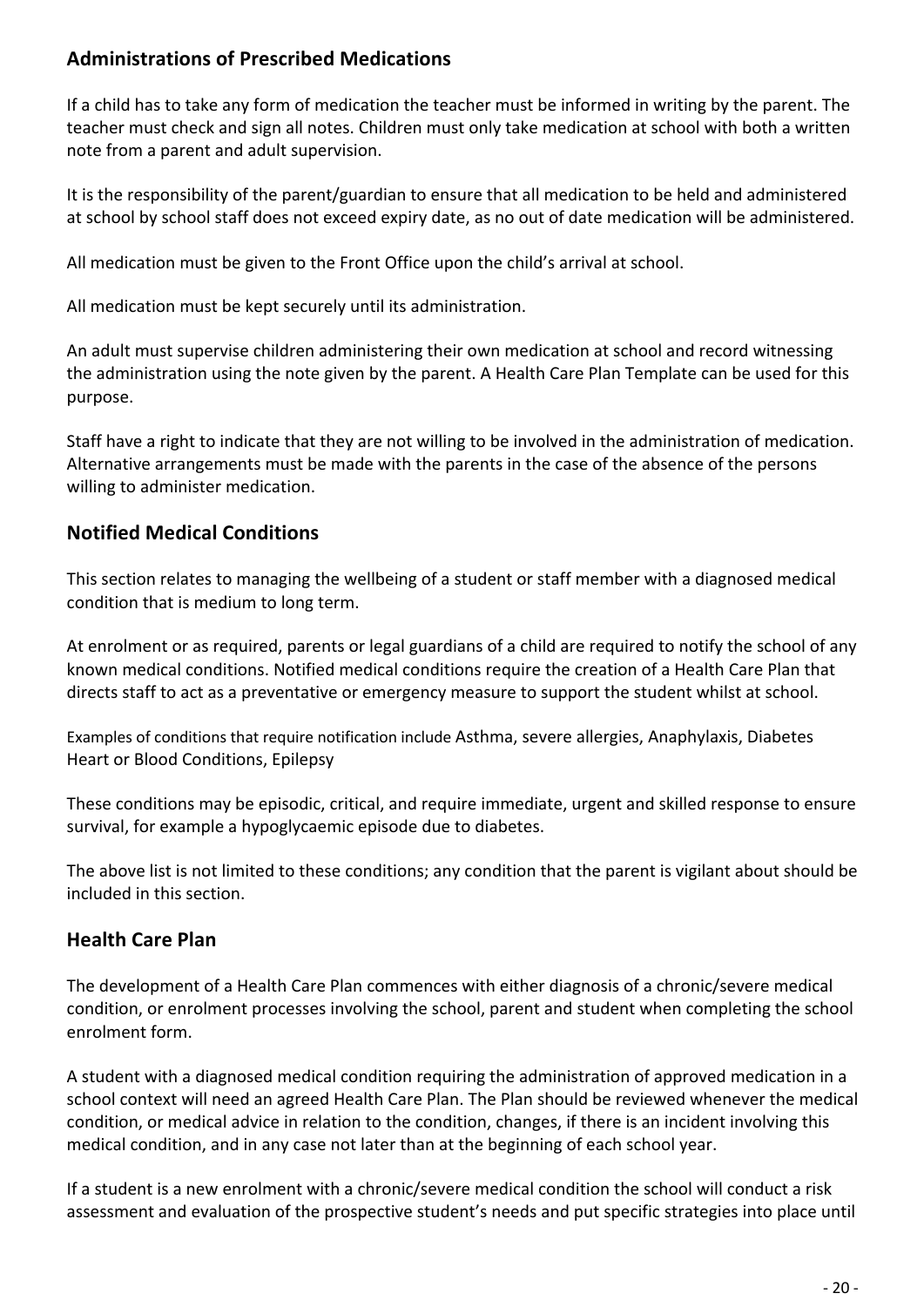a Health Care Plan has been developed. The School will determine its participation in the Health Care Plan within its capacities and together the parent/guardian and school will agree upon the implementation of a Health Care Plan.

The agreed Health Care Plan will clearly state the needs of the student and the responsibilities of each party (student, parent, health care team, school) and the resources required to implement the Plan – including emergency situations.

The Health Care Plan should also articulate a "back-up" plan identifying alternative staff and arrangements in the event that key personnel identified in the Health Care Plan are unavailable.

A copy of the Plan is to be stored by the Administration and Enrolment Officer on the student file, given to the parent, and kept within close access to the stored medication.

A list including photograph identification of children on regular medication is maintained at reception and with each class roll.

### **Transport of Medication**

Parents are responsible for the safe transportation of medication to the school front office.

Students should not be carrying medication to school unless it is to self-administer for a medical condition, where formal notification has been provided to the Administration and Enrolment Officer, and it is part of an agreed Health Care Plan.

### **Storage of medication**

Staff should only store and supervise administration of medication that has been prescribed by a doctor for the individual student, for the period of time specified. This ensures the medication is medically warranted.

Medicines provided for the medication of students with diagnosed medical conditions should be securely stored in an appropriate cupboard (refrigerator if specified) in close proximity to the school's first aid supplies. These medicines should be stored separately in individual containers to ensure they are not disturbed or tampered with during access to first aid supplies for everyday emergencies and use.

It is reasonable for school staff to accept and agree to supervise only medication required during their period of supervision or care (for example, medication required three times a day is generally not required during a school day - it can be taken before and after school, and before bed). This minimises the quantity of medication held on site.

Medications must be stored strictly in accordance with product instructions (paying particular note to temperature) and in the whole original container in which dispensed. In recognition of the fact that the school may not always receive ongoing top ups of the medication in the correct original containers, the school should keep a photocopy/scanned record of the original container in which the medication was acquired by the parent. Parents supply thermal carry packs to maintain safe temperature storage and for ease of transport on excursions.

Storage should be secure with clear labelling and access limited to the staff responsible for medication storage and supervision. Medications required to be prescribed in a medical emergency should not be stored in a locked cabinet.

As a minimum standard the safe storage of medication therefore requires: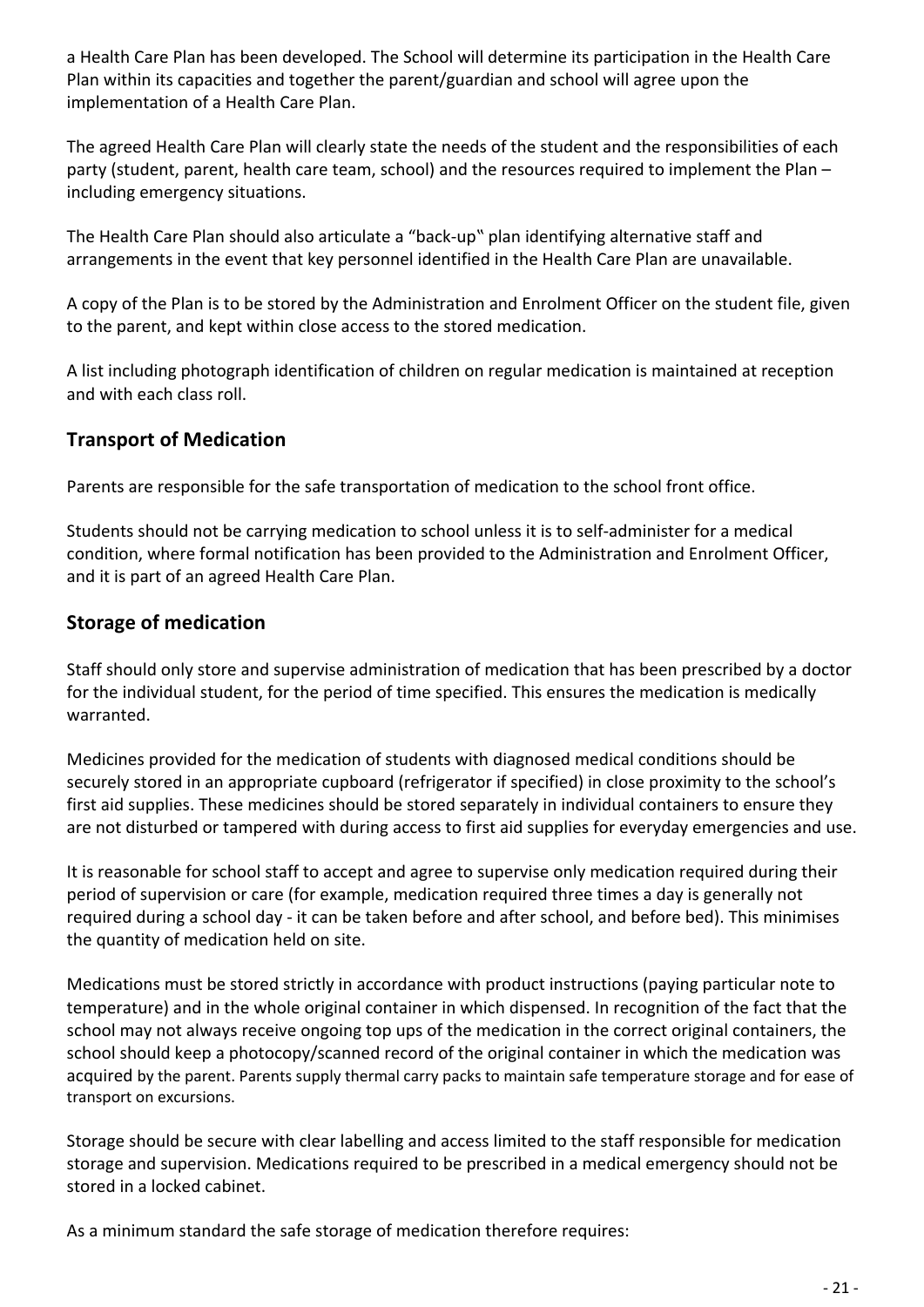- 1. Prescription by a health practitioner
- 2. Medication provided by the parent/guardian
- 3. Medication within the expiry date delivered to staff as a daily supply (or a week's supply at the most, except in long-term continuous care arrangements). This might require parents to organise a second labelled container from the pharmacy for safe storage at home
- 4. Written instructions from the parent or doctor which must match those printed on the product packaging.

#### **Supervision of medication**

Everyone supervising medication needs to ensure that: the right child has the right medication; and the correct dose; by the right route (for example, oral or inhaled); at the right time; and that they note when the medication has been administered.

Staff can ask for a medication authority to be provided by the prescribing doctor to assist them with safe supervision of medication. This can be requested for over the counter medication as well as prescription-only medication. If a medication authority is not provided, staff should have written instructions from the parent or doctor. In all cases the instructions must match those on the pharmacy label.

A student should not take his or her first dose of a new medication at school. Instead the student should be supervised by the family or health professional in case of an allergic reaction.

A parent whose child has been prescribed behaviour modification medication (eg Ritalin) will need to discuss the administration of the medication with the class teacher.

If the medication is to be administered outside school hours (eg. before school) and it is missed then the class teacher must be notified as soon as possible.

Information in the Health Care Plan, including arrangements and "back-up" procedures, should be clearly explained to the student by the parent/guardian in the presence of the class teacher.

#### **Monitoring the effects of medication**

School staff should make observations as to the general behaviour and demeanour of the student and, where necessary, document those observations. In some cases, for example attention disorders or epilepsy, such observations can be used by health professionals in determining care plans. Observations should be recorded on an incident report of which a copy is provided to the parents, or as a written statement.

It is not the role of school staff, to interpret behaviour in relation to a medical condition, nor can they be expected to clinically monitor the effects of the medication. If staff are concerned for any reason about a student's health, they should refer the parent to a health practitioner.

If a student takes the wrong medication, the wrong amount of medication, or takes medication via the wrong route, the following steps should be followed:

Ring the POISONS INFORMATION LINE 13 11 26 Give details of the incident and student Act immediately upon their advice (for example, if you are advised to call an ambulance) Notify the student's emergency contact person Document your actions Review administration of student medication at the worksite in light of the incident.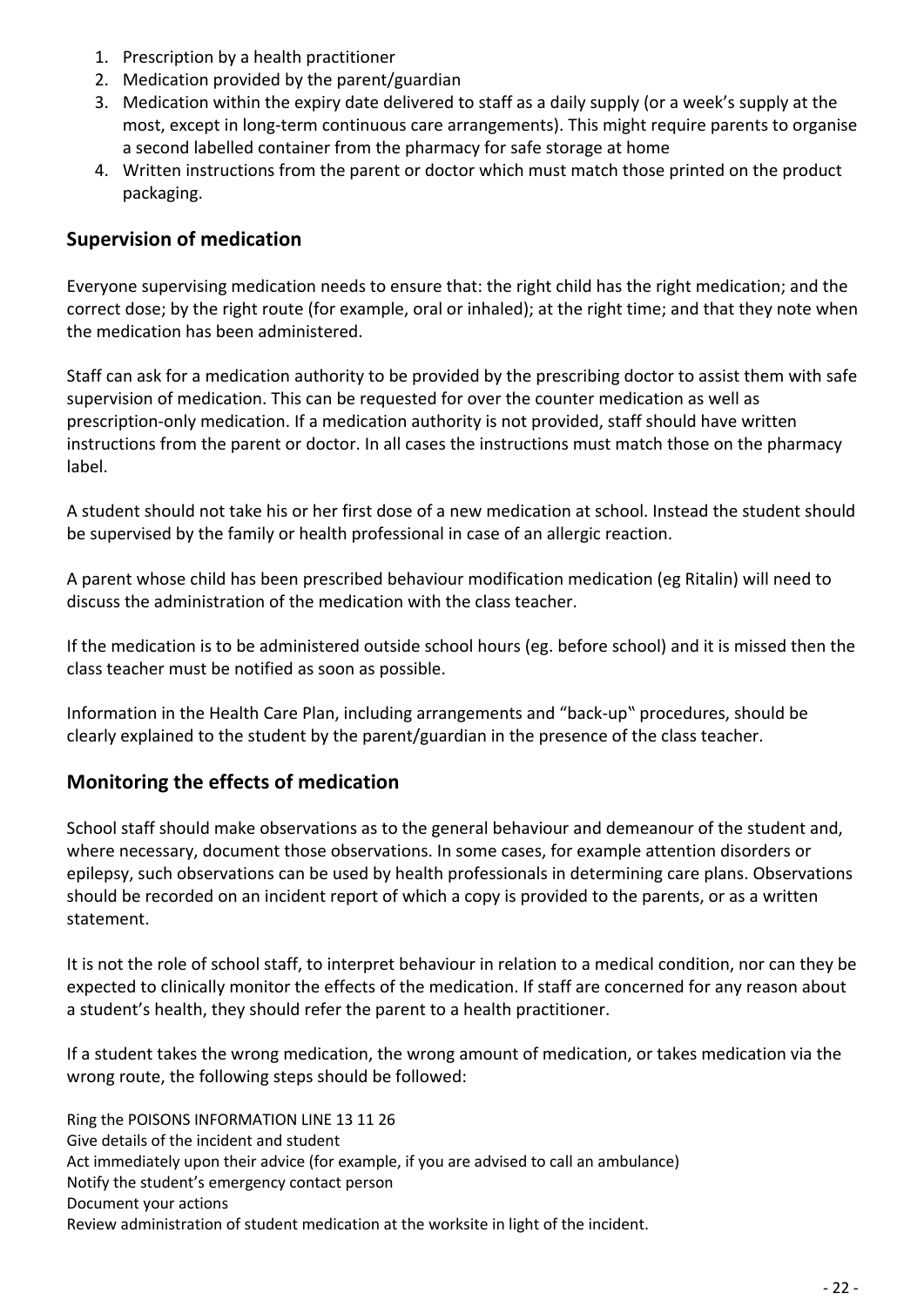### **Excursions**

If a student with a medical condition requiring medication participates in an excursion or activity off the school grounds, an assessment of the issues relating to the student's participation should be undertaken by the Health Care Team, including the parent, to assist in meeting the student's needs.

The teacher in charge of the excursion or activity is required to take a copy of the Health Care Plan to follow if medical intervention is required. The teacher in charge or accompanying adult should be trained to handle medical conditions of all students listed on the excursion register, or be accompanied by a trained First Aid Officer.

Parents of students with a medical condition may also be invited to provide additional support if considered necessary, but this does not excuse the school or teachers from their professional responsibilities regarding a child or children with a medical condition in their care. Staff have a nondelegable duty of care so even if a child's parent is on the excursion it is the school that is legally liable.

### **INFECTION AND DISEASE CONTROL**

Milkwood Steiner School is committed to ensuring that any risk of infection or spread of disease shall be actively managed and effectively minimised. The spread of infections in Milkwood Steiner School services is facilitated by crowding and microbial contamination of the environment, as well as the unhygienic behaviours and greater susceptibility of young children;

All staff, parents and other persons who may visit the school from time to time are responsible for ensuring that the risk of infection and the spread of disease is minimised.

### **Rules For Disease Control**

- 1. Areas shall be designed to encourage good hygiene practices;
- 2. Hands shall be washed frequently, especially after contact with urine and saliva and after removing disposable gloves;
- 3. Disinfectant hand rub shall be used where hand-washing facilities are not readily available, such as when taking children on excursions;
- 4. Cuts shall be covered with water-resistant dressings;
- 5. Disposable gloves (eg latex or vinyl) shall be used for activities that involve contact with urine and saliva and instruct workers in their use;
- 6. Staff shall be given specific information about infection and disease risks;
- 7. All work practices shall be designed to reduce the risk of infection;
- 8. All toys and other objects that the young children handle shall be washed and disinfected regularly and more often if the article becomes contaminated;
- 9. Rigorous cleaning programs for surfaces and items that are soiled with urine and saliva shall be undertaken;
- 10. Soiled personal clothing shall be placed in a sealed bag and sent home with the child for washing.

### **Staff Immunisations**

Milkwood Steiner School encourages staff to maintain up to date immunisations for diphtheria, tetanus, measles, mumps, rubella, hepatitis, varicella (for those workers who have not had chickenpox), pertussis (whooping cough) and COVID-19.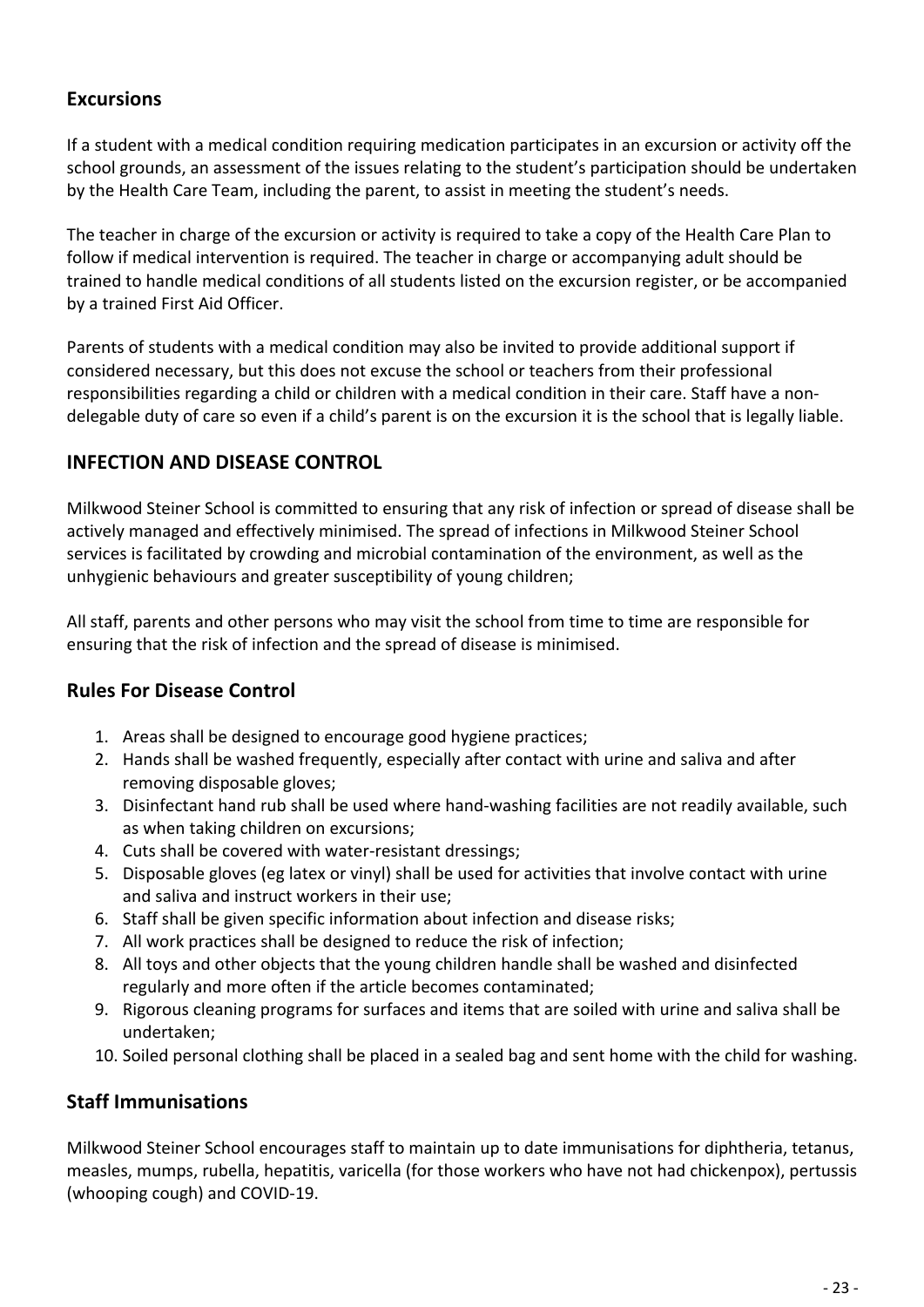Milkwood is required to follow any federal and/or NT government health mandates, including and not limited to those issued by the Chief Health Officer.

### **Child Immunisations**

The parents/carers of children who attend Milkwood Steiner School are required to provide up-to-date information about their child's immunisations.

### **Medical Exclusions**

Certain infectious conditions contracted by staff or students require the sufferer's exclusion from the school to prevent spread of the disease. Milkwood Steiner School follows Government directions regarding infectious disease control. Milkwood follows the Centre for Disease Control Time Out Guide to determine exclusions when cases of vaccine preventable diseases are present.

Staff will let Administrative staff know immediately when a child is suspected of an illness/infectious condition requiring exclusion.

Administrative staff will then contact the child's parents/carer and discuss the situation. The child shall be isolated from other children within the school until s/he is collected from school and then excluded for the recommended period or until a written medical clearance is received (whichever occurs first).

In cases where the parents/carers will not acknowledge the disease or condition, a medical certificate may be considered a condition of return to school.

Confidentiality of medical information about an infected person should be observed at all times.

#### **Meliodosis**

Meliodosis is a disease caused by bacteria. The bacteria live below the soil's surface but after heavy rainfall are found in surface water and mud and may become airborne. Heavy winds can also cause the bacteria to become airborne. The bacteria that cause meilodosis usually enter the body via cuts and sores in the skin or via inhalation of dust or droplets and very rarely by ingestion of contaminated water.

People most at risk are those with conditions such as diabetes, kidney disease, lung disease and cancer and those on immunosuppressive therapy including steroids. Children are at a lower risk for acquiring meliodosis compared with adults, however it is still possible to acquire during the wet season.

Milkwood Steiner School aims to reduce the risk of meliodosis by adequate skin protection and washing of parts that come in contact with high-risk areas, and minimising contact with high-risk play spaces during the wet season.

Staff and students must wear shoes when outdoors, and stay indoors during periods of heavy wind and rain.

Children who have any skin lesions should come to school with the lesions well covered.

Children who come in contact with surface water and mud must wash with soap or rinse well the affected areas.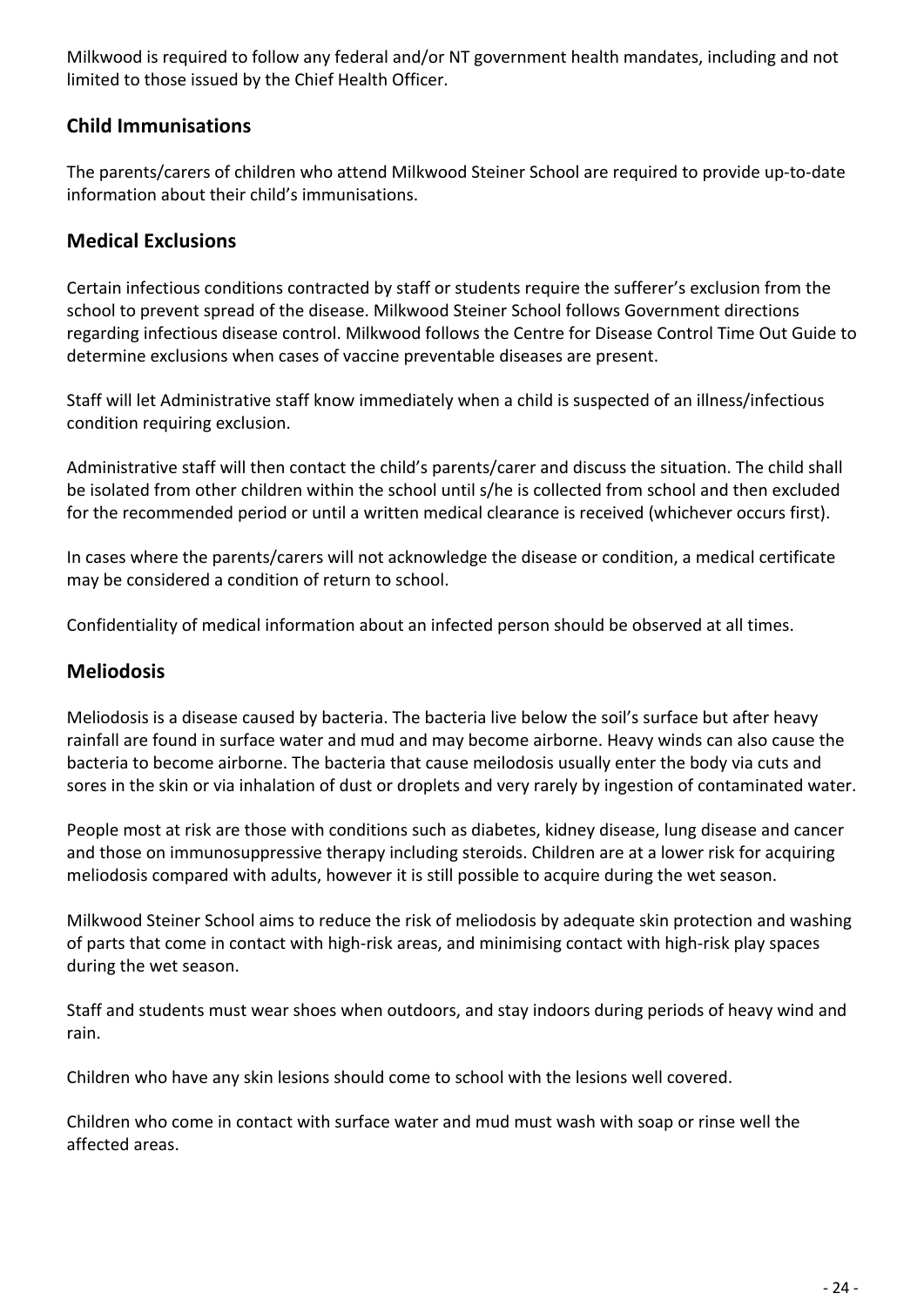Waterproof footwear must be worn when cleaning up after storms/ floods, and gloves should be worn when handling soil or mud-soaked items. Masks or covering over the nose and mouth when using highpressure hoses may also offer some protection.

People who work with soil such as gardeners and building tradespeople should always wear protective clothing, as healthy people can get the disease if they work in or are exposed to muddy soil or water in pooled muddy areas.

# **Head Lice / Nits**

Head lice is not a medical emergency, however, chronic, recurrent or prolonged infestations may cause local skin and gland infection.

The child's parent/guardian is responsible for treating head lice in their child and notifying the school if head lice is detected in their child.

The school is responsible for providing information to families on control techniques, and notifying class groups when a case of head lice is detected.

When evidence or notification of head lice is found in a class, a Head Lice Letter To Parents (See Appendix) will be sent home with all children in that class. Children with active lice or eggs must be properly treated before returning to school.

If more than 3 children are identified with active Head Lice in the one week then the whole school, including teachers, and all family members will be advised to undertake screening and/or treatment at home. The screen will then be repeated one week later.

### **FIRE SAFETY MANAGEMENT**

Milkwood Steiner School will at all times have a clear and current process for managing fire risk and fire emergencies within the school.

The Board has a responsibility for compliance with the requirements of the Fire and Emergency Act and Regulations.

The Principal is responsible for implementation of those requirements within the school on behalf of the School Board.

All staff are responsible for minimising fire hazard and responding in an emergency.

The Principal, or another staff member delegated by the Principal is responsible for ensuring alarms and other warning apparatus, exit lights, emergency lighting and fire- fighting equipment are maintained in accordance with relevant standards; and

- 1. There is no obstruction of designated fire exits or the path of travel to those exits;
- 2. Flammable or combustible material is not stored in, or in the vicinity of, stairways or exits; and
- 3. Designated fire exits are:
	- i. Fitted with locking devices that comply with the relevant Australian Standard and any legislative requirements; and
	- ii. Not fitted with any non-compliant locking devices; an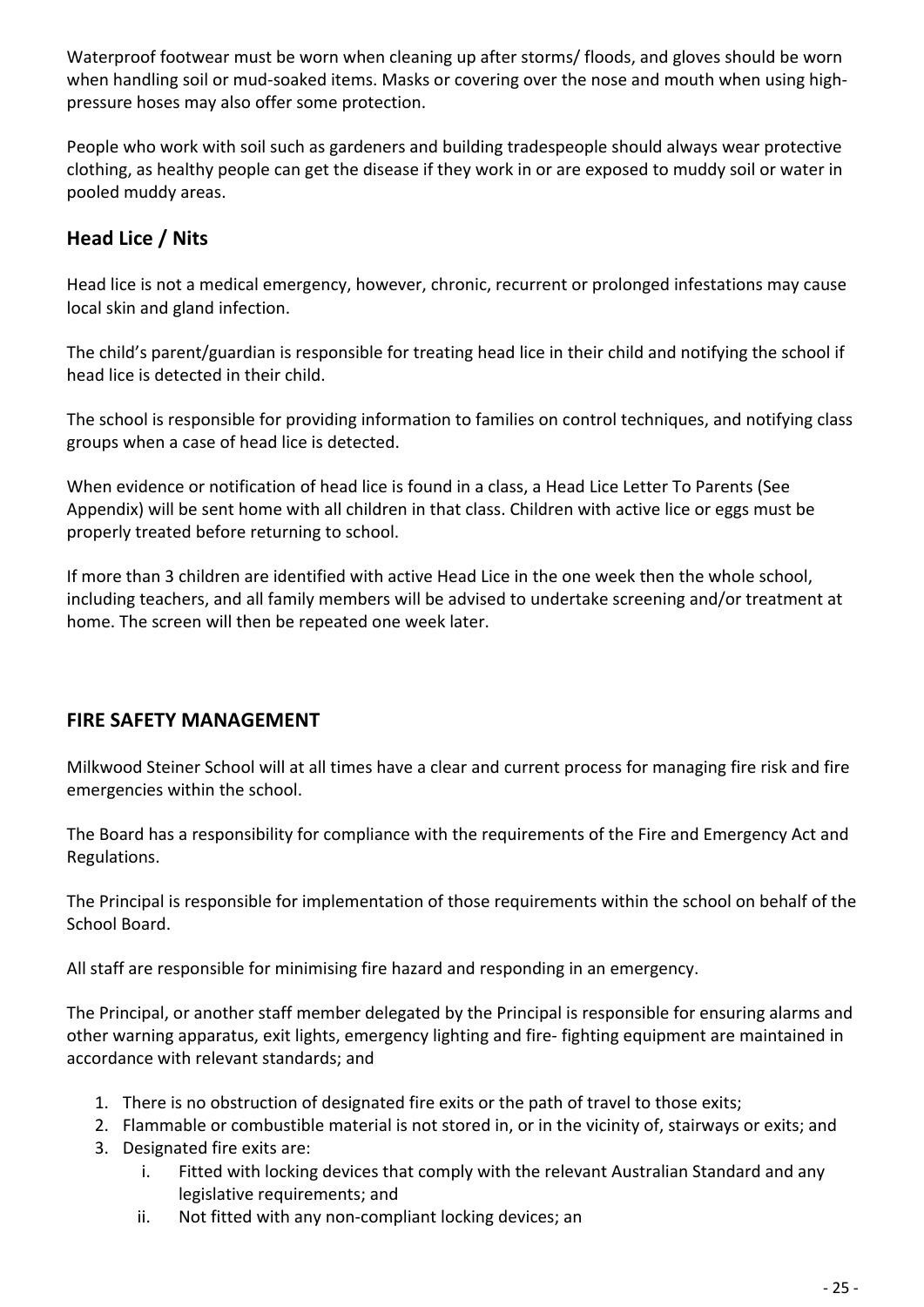iii. Any law provides for a maximum permissible number of persons that may be in the building at any time – the number of persons in the building does not exceed the maximum.

The Principal shall ensure that the school complies with its obligation (if any) to make and maintain a firebreak along its boundary

Staff will ensure that:

- 1. Stacks or piles of items of a flammable or combustible nature which are in the open air are:
	- 1. Not more than 2 m high;
	- 2. Built on a base not more than 2 m wide;
	- 3. Accessible on all sides by means of a passageway at least 1 m wide; and
	- 4. At least 4 m from any structure or from the school's boundary.
- 2. Stacks or piles of items of a flammable or combustible nature that are inside school buildings:
- a. Are stored in bays less than 3 m in length or width; and
- b. The top of the stack of material in each bay must be at least 75 cm below the ceiling of the building;
- c. There must be a clear passageway at least 1.5 m between each bay; and

d. Flammable or combustible material does not accumulate on the land in a way that constitutes a danger by fire.

- 3. Electrical equipment is checked and maintained in accordance with this manual;
- 4. Gas bottles are correctly stored and bottles and fittings are checked and maintained;
- 5. The kitchen flue is inspected at least twice annually and cleaned at least annually;
- 6. Any fire hazard or critical defect in fire safety installations must be reported to the Principal immediately upon detection.

#### **Induction and Training**

The Principal will appoint a chief fire warden and deputy fire warden (for when the fire warden is not on site).

All staff will be given instruction/training on measures for the protection of staff and students from fire emergencies no later than 30 days after commencing employment with the school, and at least annually thereafter.

The instruction/training for staff will cover:

- 1. The fire drill and fire evacuation process;
- 2. The location and use of fire-fighting equipment in the school (See Appendix Fire Extinguisher Training Guide).
- 3. The location of fire siren/warning bell and the method of use of it;

For staff who are nominated as fire wardens for the school:

- 4. How to conduct staff students volunteers and visitors to a place of safety in the event of a fire; and
- 5. The methods of accounting for people and reporting to the person for the time being in charge of the school.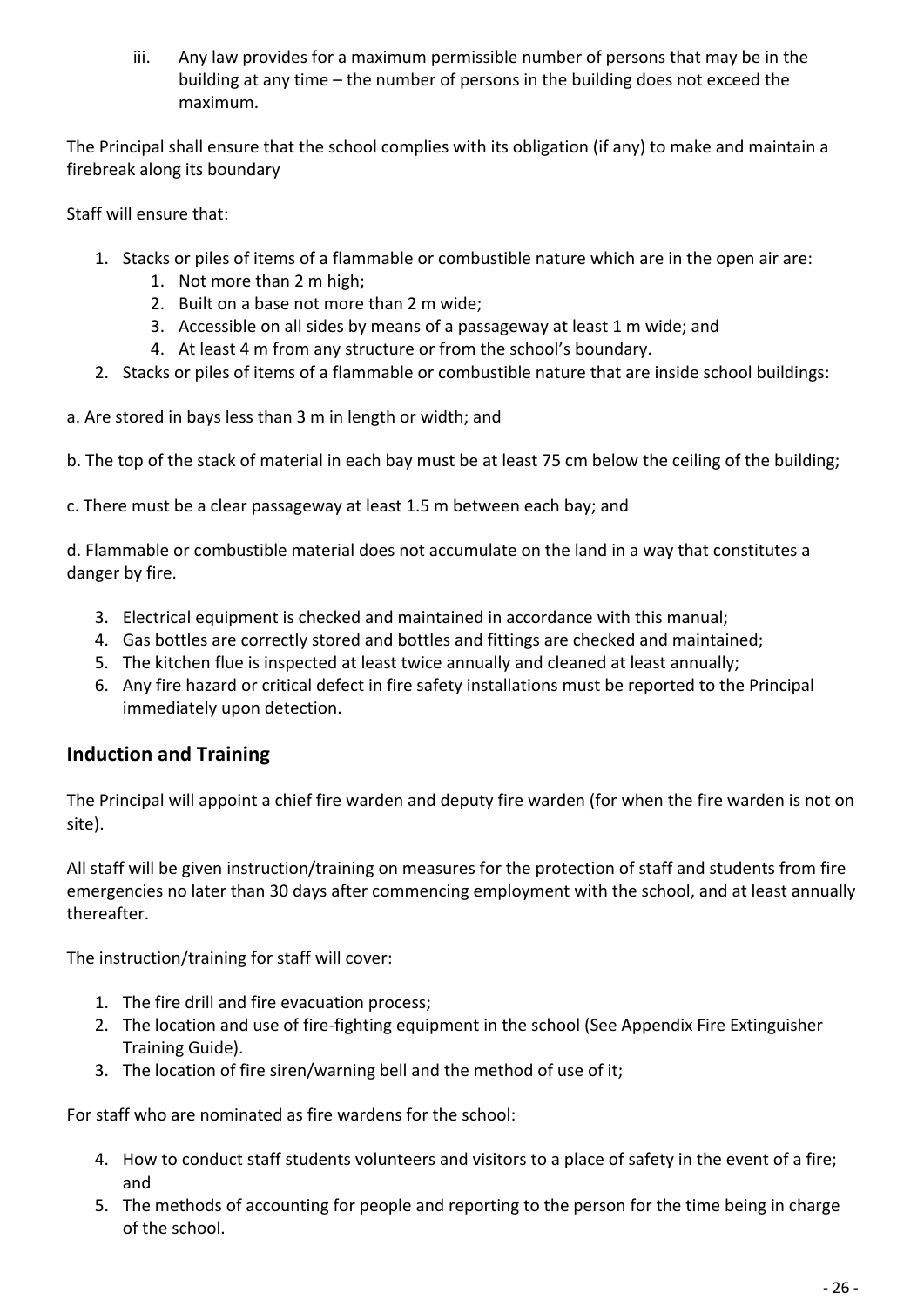The Finance Manager will ensure that the school records on the Induction Register, staff who have received Fire Procedures Inductions that sets out:

- The information given to staff at induction and training (as above);
- The name of the person giving the instruction and the date on which such instruction was given on each occasion;
- The names of the people to whom instruction was given and a description of the kind of instruction given.

Practice evacuations (fire drills) shall be conducted each school term and will be undertaken at different times and with different scenarios to ensure that the process does not become stereotyped.

### **Fire and Emergency Evacuation Plan**

The Emergency Management Policy includes regularly reviewed fire and emergency evacuation plans.

Each room above the fire extinguisher an Evacuation Plan is displayed on the wall as well as a guide to act in the event of a Bush Fire or Building Fire.

# **MISSING CHILD**

In the event of a child being taken by an unauthorised person or child inexplicably disappearing (lost) from care, staff must take immediate action to get assistance.

The Principal has overall responsibility for the management of any case of a child missing from the school. All staff have a responsibility to act swiftly, calmly and professionally in the event that such a situation occurs. The Critical Incident Policy guides this response.

- 1. A missing child (children) should be identified and the last known whereabouts recorded. (The chances of finding a missing child safe are greatest if the child's absence is noted quickly);
- 2. In the event that a child disappears inexplicably from the school, the supervising staff member shall immediately search the area for the missing child whilst ensuring supervision of existing children continues;
- 3. If the missing child is not found immediately, the staff member shall notify the Principal.
- 4. The Principal shall then coordinate a rapid and comprehensive search of the school grounds for the child;
- 5. In the event that the child is not located, the Police shall be notified by calling 000 and working with police to find the child.
- 6. The child's parents or emergency contacts must be notified by the Principal explaining what action has been instigated.

All details relating to the incident shall be noted in order to help as much as possible in the investigation and search, including:

- Date time and location of disappearance
- Who was responsible for the care of the child at the time;
- What was the child wearing;
- Any distinguishing features;
- Circumstances surrounding disappearance;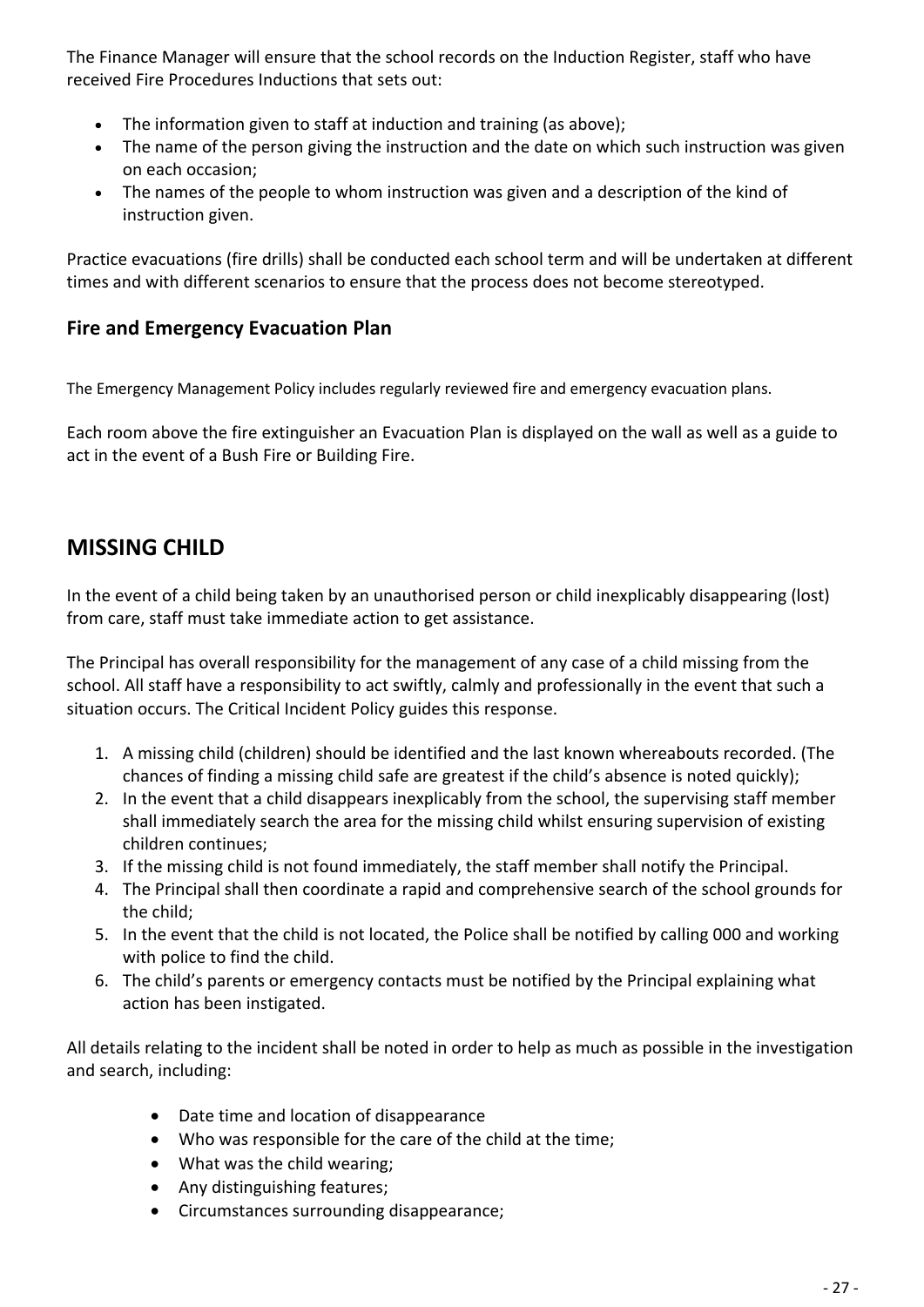• Time the parents / other agencies were contacted;

### **Abductions**

When a staff member believes that an unauthorised person is attempting to remove a child from the school, the staff member should in the first instance try to engage the person in conversation aimed upon ascertaining their purpose (the person may, for example, be an unknown family member or be legally entitled to pick the child up from school). In conversing with the unauthorised person, the staff member should try to direct them to the Principal. If that is not possible, the staff member should make every effort to ensure that the person is unsuccessful in removing the child, however, they are not under any circumstances to respond physically to the person.

The staff member should note as many details as possible about the unauthorised person including their physical features, particularly distinguishing features such as scars, types of clothing and details, their height in relationship to doorways or another fixed point in the building as well as details of any vehicle used, including model, colour, registration number etc., and direction of travel.

The Principal or other appropriate staff member shall:

- 1. Immediately call the police on 000 and work with police to resolve the matter/ recover the child.
- 2. Call the parents, explain what has occurred and find out if the unauthorised person is known to them or acting with their permission.

#### **Dealing With Reactions**

It is likely that the child's parents, other parents and school staff will be frightened, distressed, angry and anxious for the safety of other children.

The Principal is responsible for managing these reactions and should seek support for him/herself from the School Board and/or counsellors at the earliest possible time.

The Principal should arrange support counselling and debriefing for those affected by the incident.

Until the situation has been fully investigated by Police and management, no comment will be made to the media or other members of the community;

# **UNAUTHORISED PERSONS ON SITE**

Any member of staff who observes an individual in the area who appears not to have signed the visitor's register, are not wearing a visitor's tag, or who appear suspicious or out-of-place should approach the individual (if safe to do so), ask their name and the nature of their business at the school and if safe to do so, escort the person to the office to sign in as a visitor. Staff should inform the person of the visitor procedure future reference.

While determining the status of a visitor, staff must ensure that the students they are supervising are safe, feeling secure where possible, and continuing to be engaged in their current activities.

If unable to approach the individual, staff should phone the front office for assistance. The Lockdown procedure may be implemented if needed.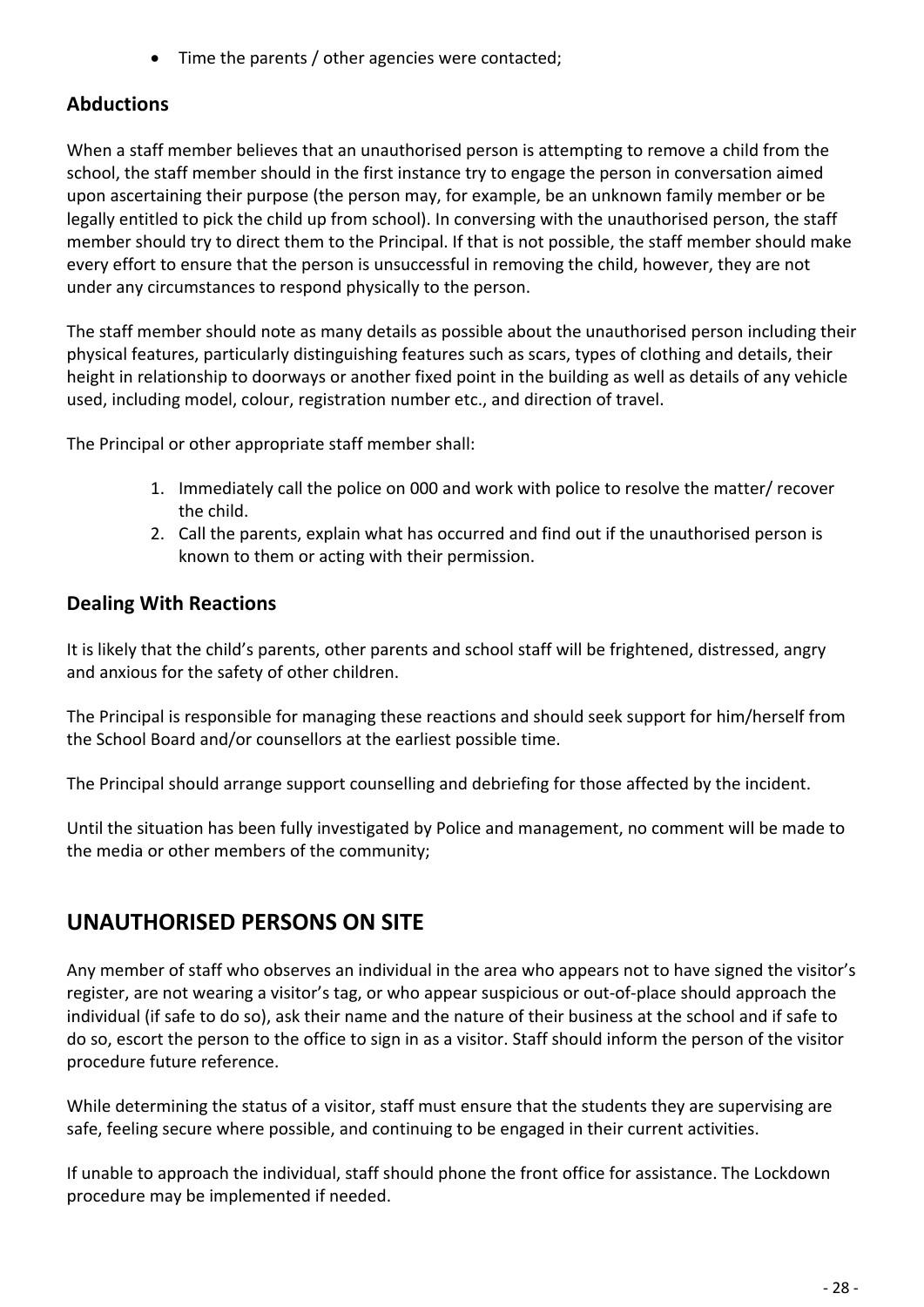If the staff member believes an intruder poses a risk but are unable to persuade the intruder to go with them to the office, staff should talk to the person in a low calming reassuring voice whilst trying to gain the attention of a colleague to call the front office and/or police.

Staff shall inform the Principal of all intrusions as soon as possible.

If the intruder becomes agitated or irrational or refuses to leave the building in a peaceful manner, the Principal may call police.

If the police are called and the person leaves or attempts to leave prior to the police arriving, do not attempt to physically detain or restrain the person; let the police know and give details of the direction the person took and their means of transport.

Immediately after an intrusion in which police are called or where staff felt that the person posed a risk to students or staff, an Incident/Near Miss Report Form must be completed and the Principal must review security arrangements at the school.

The Principal is responsible for managing the reactions of staff and students and should seek support for him/herself from members of the School Board and/or counsellors at the earliest possible time.

### **BOMB THREAT**

The Bomb Threat Plan (see Emergency Management Policy) and Critical Incident Policy guide the school's response to a bomb threat.

All staff and volunteers must report any notification or statement of any threat against the school or staff, no matter how trivial it may appear.

Every threat has to be treated as genuine until proven otherwise. Police advice guides the response to a bomb threat.

The Principal shall inform parents about what has occurred and distribute the advice as soon as practicable following the Critical Incident Policy.

# **ELECTRICAL EQUIPMENT SAFETY**

Milkwood Steiner School proactively and effectively works to prevent or minimise exposure to the hazards associated with electrical equipment or an electrical installation.

This procedure covers all portable and fixed electrical equipment that is connected to the mains electricity supply via a flexible lead and plug (eg appliances, extension leads, power boards), and safety switches. In this relation to this procedure the following are important reference documents:

• Part 4.7 of the WORK HEALTH AND SAFETY (NATIONAL UNIFORM LEGISLATION) REGULATIONS 2011

Staff and volunteers must check electrical equipment for any damage to the leads or plugs before use and immediately report any hazards associated with electrical equipment.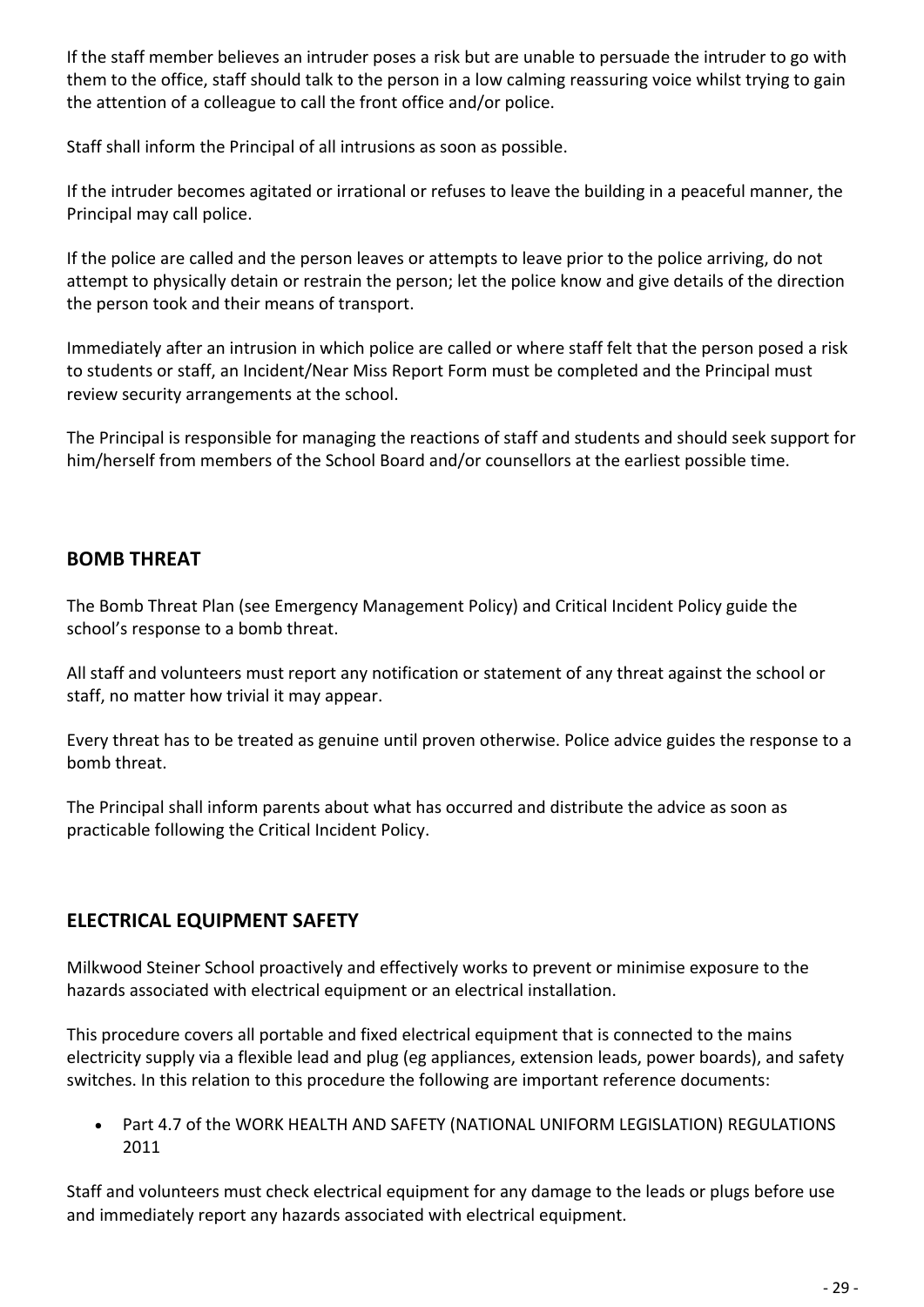An Electrical Equipment Checklist (See Appendix) is prepared to assist annual inspections.

All electrical equipment which can be connected to the mains electricity supply via a plug is to be regularly inspected, electrically tested and tagged in accordance with the regulations and the standard, unless it is connected to a circuit permanently fitted with an approved Residual Current Device (RCD).

A register containing a list of all electrical equipment on site and the inspection and testing details (Electrical Equipment Test Register) shall be kept and updated by maintenance staff;

RCDs shall be installed at the mains electrical switchboard. If this is not practical, portable safety switches shall be used. Safety Switches may only be used provided that when tested, it trips immediately. All RCDs and safety switches shall be inspected and tested in accordance with the standard and the regulations;

Only suitably competent persons will conduct testing, tagging and installation of safety switches and electrical equipment. Only a qualified electrician will conduct electrical repairs and installations

Where in-service inspection and testing identifies electrical equipment which fails to comply with testing requirements, the equipment will be withdrawn from service immediately and have a 'do not use" label attached;

All new specified electrical equipment shall be referred to the Finance Manager for inclusion in the Electrical Equipment Test Register, and for testing by a suitably competent person before use

Appropriate power boards are to be used. Flexible cords should be located in a position where they are not subject to mechanical or any other damage and are out of reach of children.

When hiring or borrowing electrical equipment the risks must be assessed by the WHSR. The equipment must be given a visual and physical examination of the cord, plug and equipment to ensure their integrity, i.e. no cuts, breaks, burns or exposed wires. The equipment must also have been tested and tagged within 3 months prior to hiring/loaning.

# **NATURAL DISASTERS AND SEVERE WEATHER EVENTS (INCLUDING CYCLONES)**

Milkwood Steiner School will proactively manage the hazards for staff and children that are caused by severe weather events and natural disasters and shall commit to re-establishing normal operations and routine following such an event.

Natural disasters are an event involving the natural environment that have the potential for widespread property damage and threatens human life. They include severe weather events that the school are seasonally subject to including cyclone, bushfire, earthquake and flood.

Cyclone season is between October and May each year. At the beginning of the cyclone season the Principal must utilise the Cyclone Checklist for Principal (see Appendix) to manage the threat of a cyclone. This may include appointing a Cyclone Committee.

If there is a forecasted risk of a severe weather developing on a school day, administration staff should regularly monitor directions from the bureau of meteorology.

In the event that a severe weather warning is issued, the Principal shall estimate the time before the school will come under the influence of the event and advise all staff of the nature and timeframe of the event.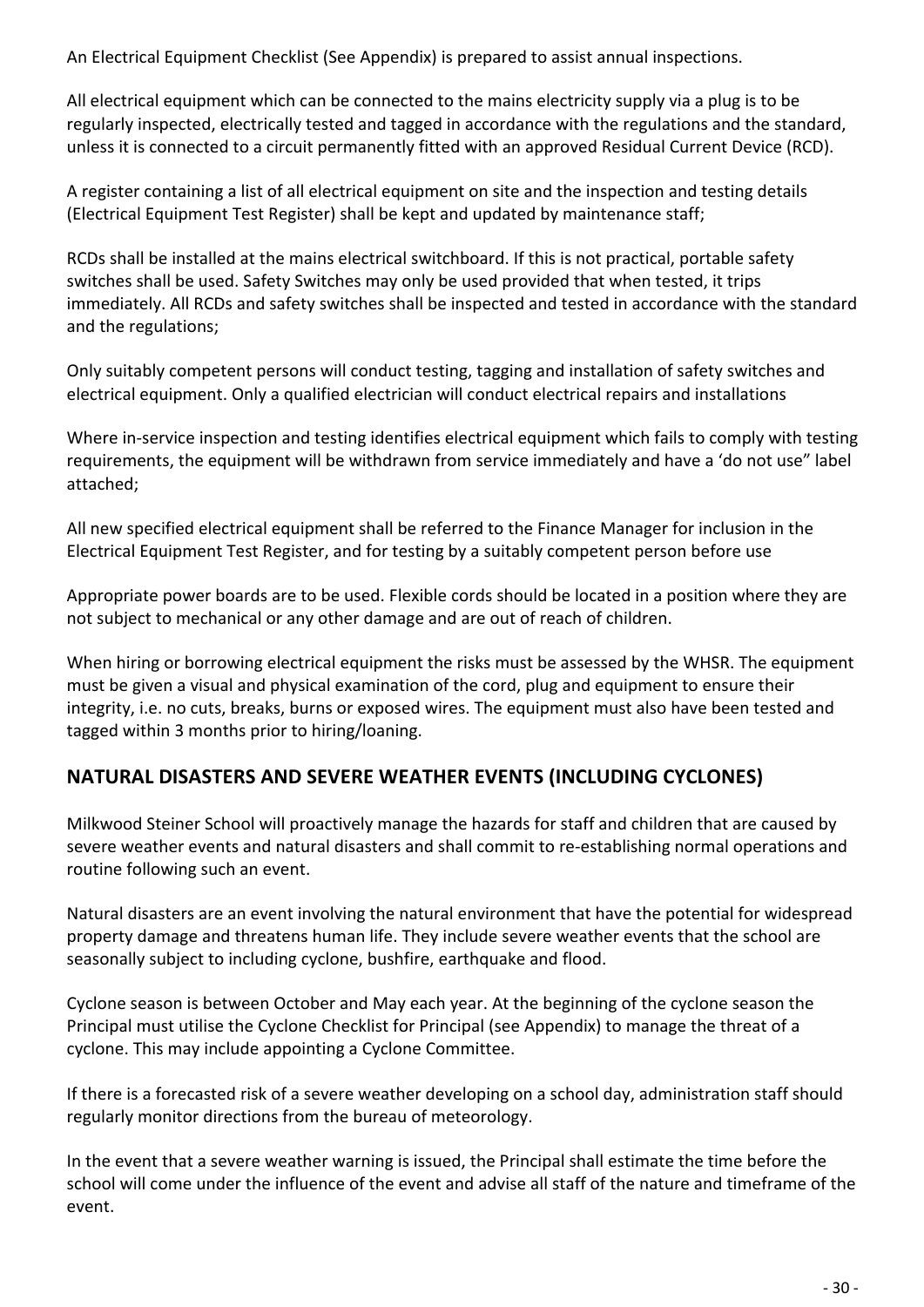School operations status should be communicated to parents via email.

If time allows, staff and cyclone committee personnel shall undertake the following:

- All objects that could become hazards during high winds must be anchored or moved indoors;
- Doors and windows should be firmly locked;
- Electrical power to the building must be switched off and all electrical appliances switched off prior to leaving the building;
- Documents, paper records and computer records shall be secured or moved off-site to a secure location;
- Any hazardous substances shall be relocated to a secure location to minimize the risk of site contamination;
- Any other measures which the Principal may decide to take such as windows being re-enforced with suitable material such as tape, timber or sheet metal, pouring water for drinking into clean containers;

In the event of a severe event with a large amount of damage to the buildings and surrounding area, the Principal shall:

- Contact local emergency services agencies and seek advice on appropriate response;
- Attempt to re-establish basic services such as water, toilets, telephone and electricity supply;
- Conduct a risk assessment of damaged areas and implement appropriate short-term control measures, such as exclusion areas and glass clean up;
- Brief children and staff as to potential electrical hazards;
- Restrict water consumption to water that has been stored in containers;
- Restrict children from playing in floodwaters or near places with drains;
- Establish a safe passage from the buildings to either a car park or a street near by (this can include predetermined evacuation routes);

In the aftermath of a natural disaster, normal operation of the school shall only be undertaken when it is safe to do so;

The Principal with the school Workplace Health and Safety Officer and/or maintenance staff will review all occasions where these procedures are enacted and undertake a risk management process in relation to the event;

### **Cyclones Warnings Announced While School is Operating**

If the warning is announced during school hours, the Principal will close Milkwood until the warning has passed.

Parents will be contacted via email or phone to collect their child(ren) from school

Children not collected at school after the collection time, in the event of imminent cyclone impact, must be taken by a staff member to the closest emergency shelter, Casuarina Senior College, handing over duty of care to the emergency services. The shelter will be informed of the child's name, contact details and address.

In the event of a natural disaster occurring with insufficient warning for the school to cease operation then the Principal shall: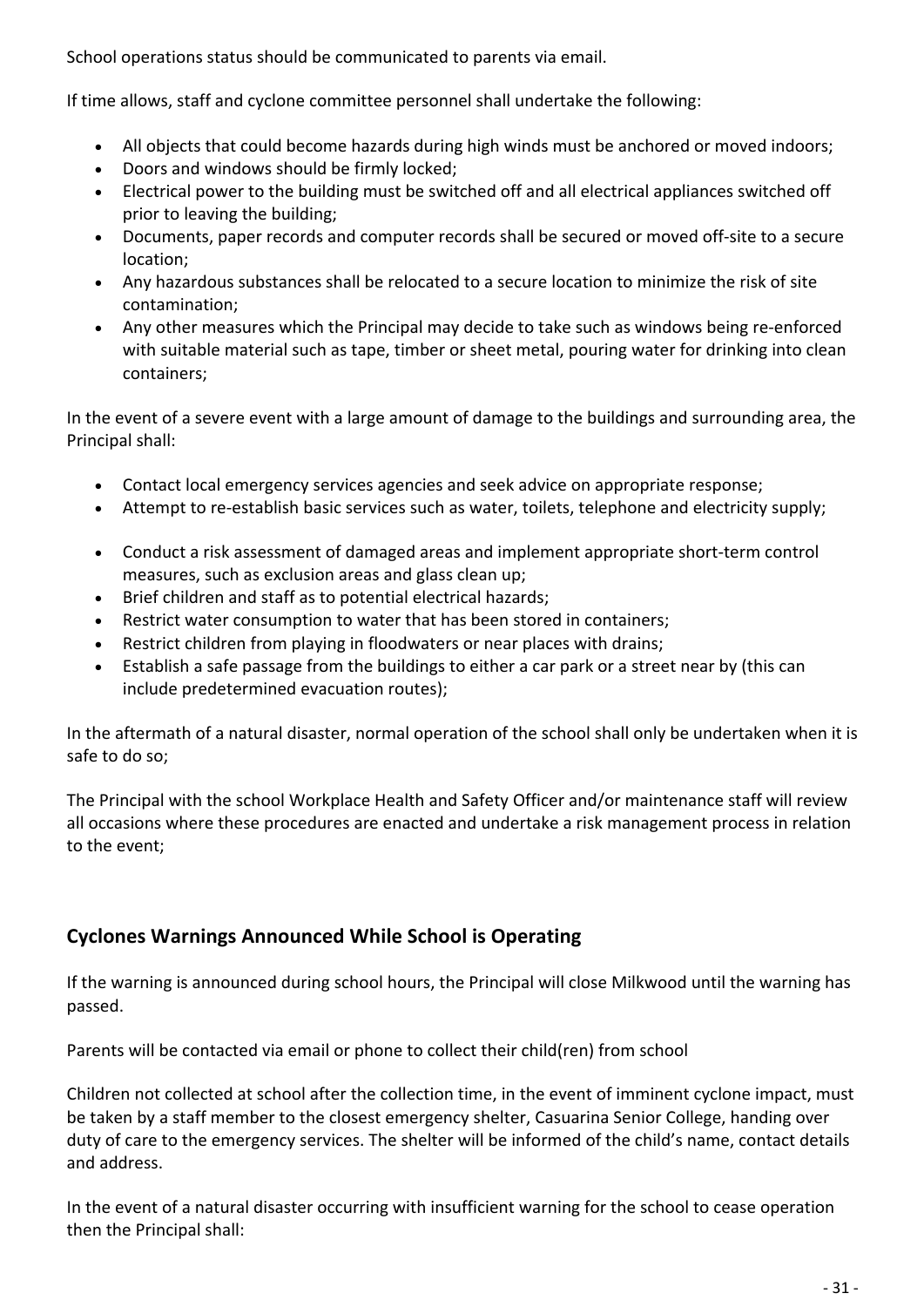- Advise Emergency Services of the status of the school and the seek advice as to the appropriate response;
- Determine if evacuation or lockdown procedure is required;

Following the determination by the Principal that the event has passed and if it is safe to do so, the staff shall visually examine the outside of the building and grounds area to determine any immediate hazards;

Any hazards identified shall be addressed using the process contained in the school's Risk Management Policy. If minor external clean-up is required, the Principal and WHSR will direct the process. In the event that the external area has sustained damage and/or is polluted by debris, the Principal will contact the appropriate emergency services.

No child or staff member shall go outside until the Principal has given an "all clear".

The Principal may make arrangements for extended operating hours if the event has likely caused road closures or public transport disruption.

Staff and children shall be de-briefed following the event; if required, the school shall arrange for staff and/or children to access professional counselling services.

### **SUN AND HEAT PROTECTION**

The Sun Protection Policy guides Milkwood's responsibilities for sun protection.

#### **MANUAL TASKS**

Milkwood Steiner School ensures that manual task risks present in the workplace are identified, assessed and controlled.

All staff shall assist in risk identification, assessment and control processes where necessary.

A risk assessment shall be carried out for all manual task hazards that have a significant degree of risk.

Workplace layout and equipment design shall be considered first when seeking to minimise risks associated with manual tasks. Mechanical aids will also be used wherever possible.

Sufficient supervision shall be provided to ensure the safety of workers when performing manual handling tasks.

Where staff spend more than 3 hours per day at computer monitors (continuously for typing and processing), work stations will comply with ergonomic standards.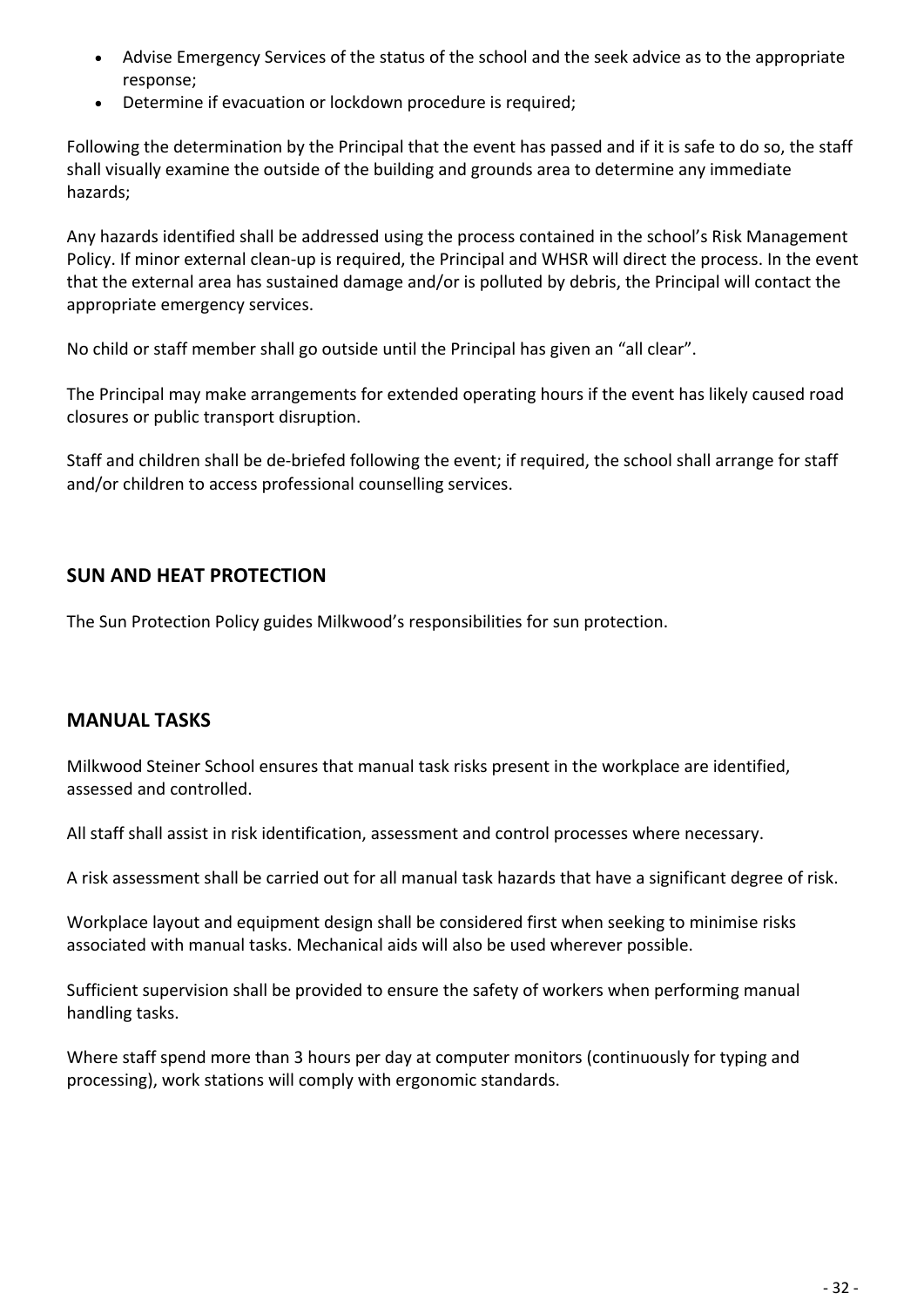### **CONSTRUCTION ACTIVITIES**

Milkwood Steiner School recognises that construction activities pose a particular risk to children due to the attraction of the activities and equipment often used.

Wherever possible construction activities shall be undertaken when children are not present at the site. If it is not possible, due to the scope or nature of the construction activity, for the construction activity to be undertaken when children are absent, then the children shall be isolated from the construction activity by fences, barriers and locked doors and windows.

Any quotation or tender process for construction activities shall abide the Contractor Rules (See Appendix) including specification that,

- 1. Wherever possible, the activity shall be undertaken outside normal service operating hours;
- 2. All work undertaken shall be to a minimum of the Australian Building Code;

Prior to any construction activity being undertaken, the Finance Manager shall ensure that a Risk Management assessment (see sub-policy 6) on all aspects of the proposed activity is undertaken.

In relation to any construction project on the school site

- 2. The Finance Manager or office staff shall conduct an induction program with the contractor(s) prior to the commencement of any work;
- 3. Site "housekeeping" shall be a major consideration at all times during the project;
- 4. Activities will be monitored to ensure any hazards not identified in the initial risk management process are assessed and controls put into place;
- 5. On completion of any construction activities, the site shall be thoroughly cleaned and all debris removed;
- 6. Prior to the site becoming operational, a walk through inspection shall be conducted by the Principal, Finance Manager or delegate, together with any other person that is deemed appropriate, to ensure that all hazards associated with the construction activity have been eliminated;
- 7. The WHSR shall undertake regular inspections of the area for a three-month period after completion to ensure that no new hazards become apparent.

### **ASBESTOS**

Asbestos is a hazardous material that poses a risk to health by inhalation if the asbestos fibres become airborne and people are exposed to these airborne fibres. Exposure to asbestos fibres is known to cause mesothelioma, asbestosis and lung cancer.

The buildings at Milkwood Steiner School were built after use of Asbestos Containing Materials (ACM) in buildings became unacceptable practice.

The Board and Principal have a duty of care to investigate the premises and grounds for the presence or possible presence of ACM.

If asbestos is detected in the school at any time the hazard shall be managed in compliance with the NT Worksafe Code of Practice for Managing and Controlling Asbestos in the Workplace.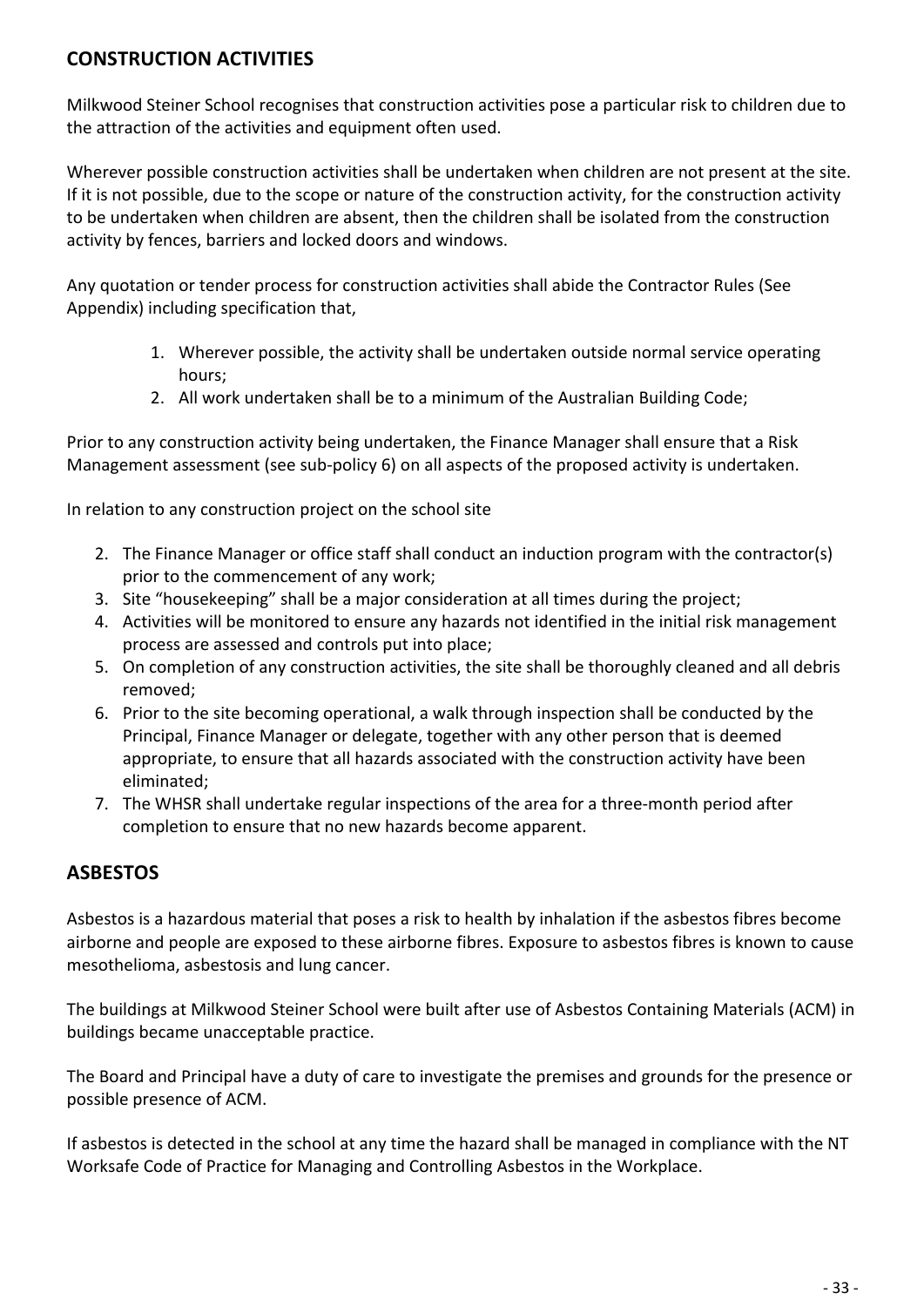#### **GENERAL HOUSEKEEPING**

Milkwood Steiner School will maintain high standards of general tidiness to eliminate or control hazards and unsafe working conditions associated with poor housekeeping practices.

All staff are to regularly conduct housekeeping inspections of their work areas, correcting or completing the and process.

All empty substance containers no longer required and other refuse is to be removed from the work area and disposed of.

Equipment shall be put away in the correct location when not in use.

All driveways, passageways, stairways and exits shall be kept clear of obstructions.

Access to equipment, electrical control panels, fire extinguishers or fire hoses shall not be obstructed.

All materials shall be neatly stored and any items stacked shall be checked for stability.

All rooms, workareas, playgrounds and public areas shall be clean, neat and free of unnecessary materials.

Access to emergency equipment (including fire extinguishers, first aid kits, emergency showers etc.) is to be kept clear and free from obstruction at all times.

Floors shall be kept clean and free from spillages, leaks and drips.

Amenities are to be cleaned daily and additionally as needed.

Prior to the start of each school year, there will be thorough clean of all buildings including windows, air conditioner filters, inside of cupboards etc.

Users of amenities have a responsibility to keep the meal areas and toilets clean and tidy.

(See Appendix Routine Maintenance and Inspections)

#### **SMOKE FREE ENVIRONMENT POLICY**

Smoking of any substance is not permitted within the school or within 10 meters of the boundary of the school.

This applies to all school, facilities, buildings, vehicles, grounds and school excursions/camps off the school premises.

Staff will not smoke in front of, or in the sight of, children in their care.

Staff and visitors will not promote cigarette smoking in the workplace.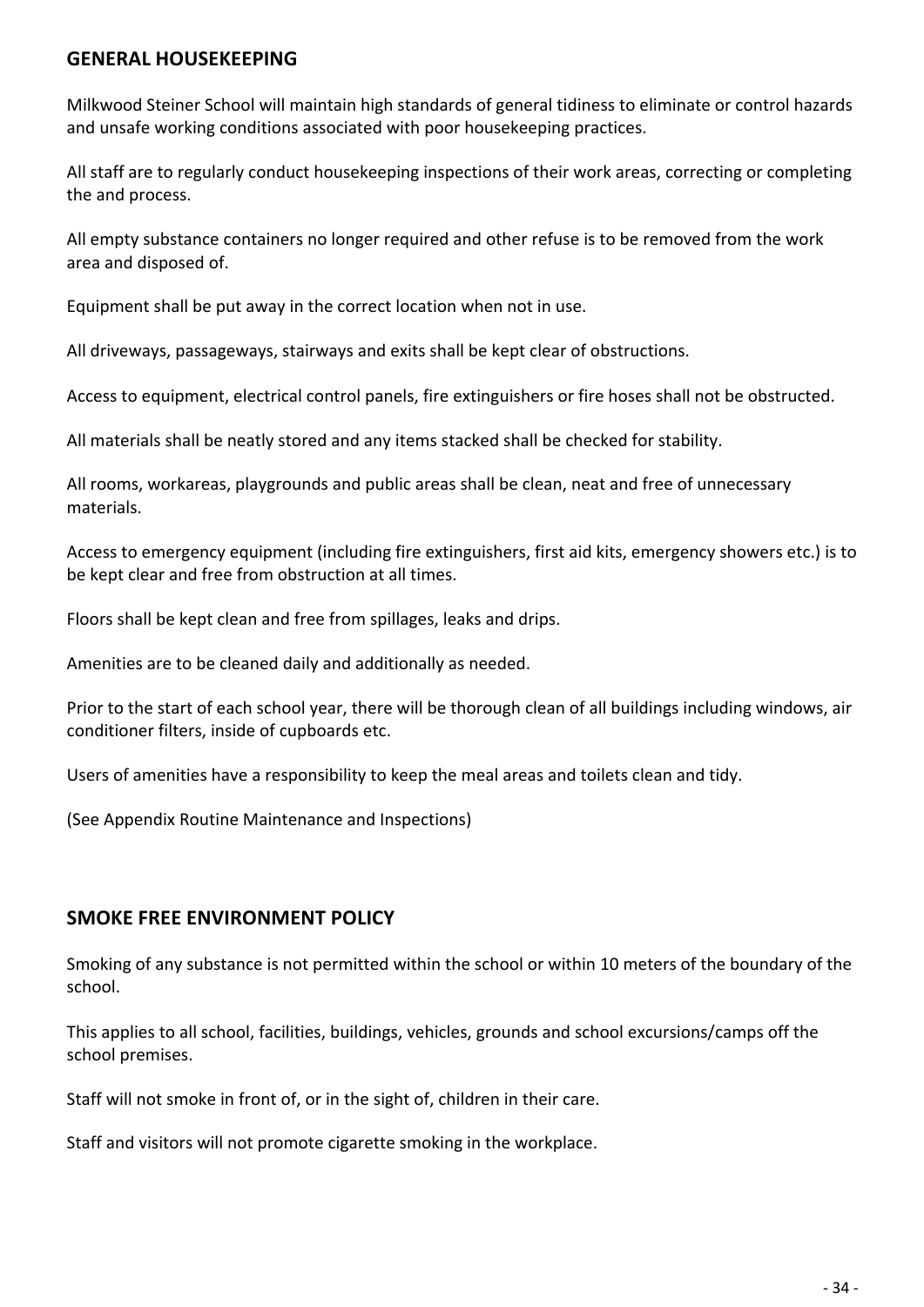Staff who wish to smoke during work hours may do so outside the workplace and in their scheduled lunch break, or approved breaks as long as smoking can not be detected on them by the time they commence working with students or other staff members.

### **WORKPLACE HARRASMENT**

See *Inclusion and Anti-Discrimination Policy*.

### **ANIMALS**

See *Animals Policy*

### **WILDLIFE / SNAKE DRILL**

Wildlife in general enhances the environment and the policy of Milkwood Steiner School shall be to not interfere with the wildlife present in the school unless that wildlife poses some risk to children or staff.

Wildlife that may warrant intervention includes

- Snakes
- Spiders
- bees and wasps
- Biting ants
- Flies, mosquitos and similar insects
- Cockroaches
- Rats and mice.

The school will manage these potential hazards by regular maintenance of buildings, professional pest control and inspections for infestations.

If an infestation of wildlife or poisonous plant is detected the school will contract competent/licensed professionals to manage the removal of the hazard.

#### **Snake**

- 1. Child reports to duty teacher that a snake is sighted and/or has bitten a child.
- 2. Do not move student.
- 3. Teacher notifies office to call an ambulance, asking student to return and confirm the office has taken notice.
- 4. In case of bite, teacher administers first aid.
- 5. When further assistance reaches student, teacher re-joins his/her class.
- 6. A staff member stays with student at all times until ambulance arrives.
- 7. If needed a lockdown procedure may be implemented.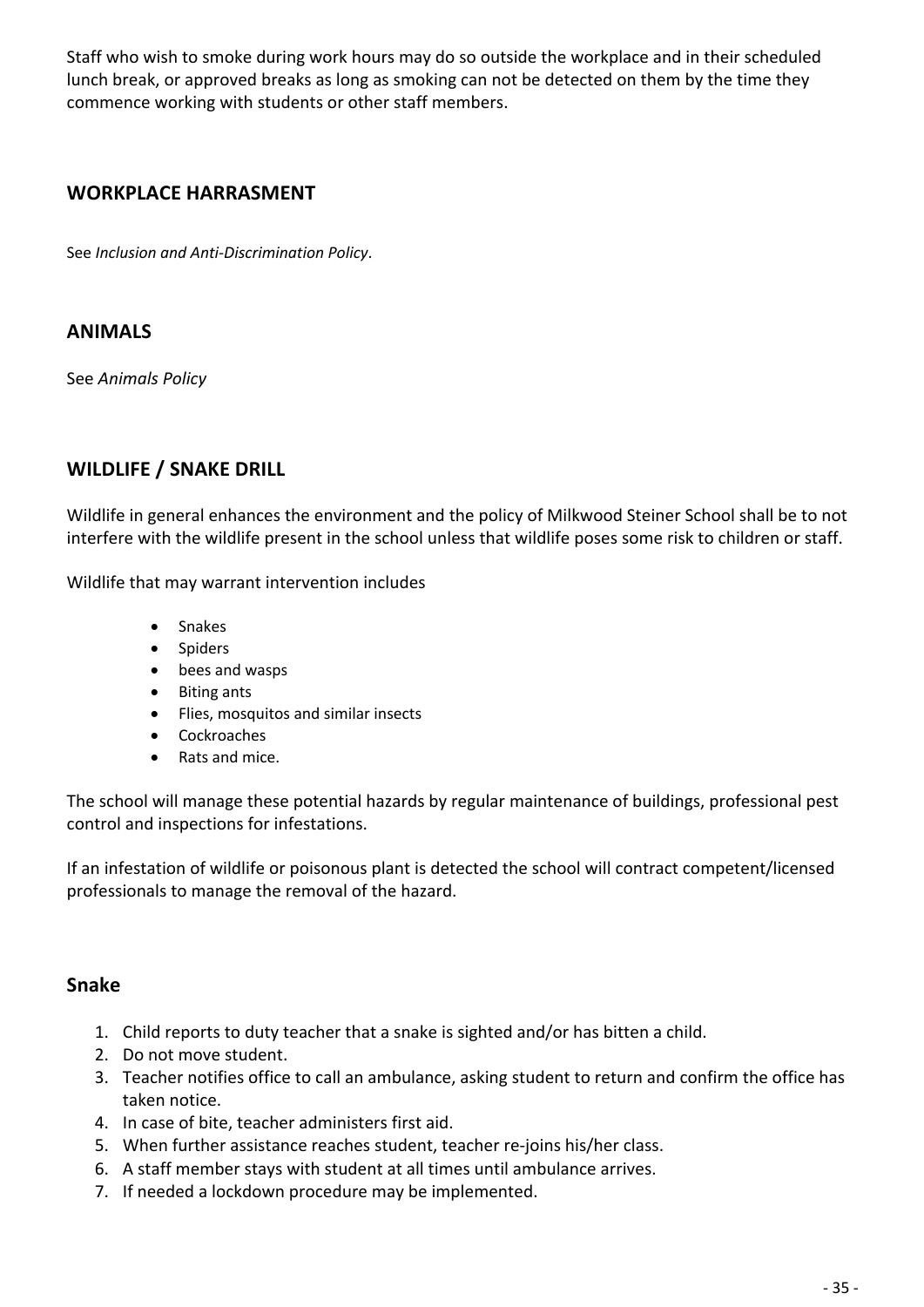### **YOUNG WORKERS**

Young workers require a greater level of planning in relation to risk management. Milkwood is committed to making the school a safe place for our young workers. The term young workers include overseas exchange students on work placement at the school, as well as people under the age of 18 who are employed by the school.

The Principal is responsible for:

- The co-ordination of young workers and all staff members are responsible for providing information, help, management and supervision for any young workers in the school.
- Providing a safe and healthy working environment for young workers;

Young workers must feel confident to ask for help if they are having difficulty with a task; The Principal must ensure that young workers receive encouragement and support from all members of the staff.

Young workers must be considered when all forms of risk assessment and Workplace Health and Safety management are implemented or reviewed and in particular:

- 1. a young worker's physical capability for doing manual labour;
- 2. any medical needs when doing activities (e.g. severe allergies with outdoor activities);
- 3. capability and reliability particularly in unusual circumstances;
- 4. the need for supervision by a staff member at all times

Young workers at the school shall hold an ochre card and shall be properly inducted into the position included being advised of all workplace health and safety requirements and supports.

#### **CASH HANDLING**

An excessive amount of cash held on the school premises raises the risk of security to staff and property. It is the policy of this school that no cash in excess of the prescribed amount, including petty cash, will remain on the premises overnight.

The Finance Manager will prescribe the maximum amount of cash that should be held at the school. The Finance Manager will do the school's banking on any day outside of the regular banking days where the amounts held exceed the prescribed amount.

The safest practice when transporting cash to the bank is as follows:

- 1. Staff shall carry a charged mobile phone at all times;
- 2. The cash shall be carried in an unremarkable bag;
- 3. Different routes shall be taken at random;
- 4. The timing of the trip shall be varied;
- 5. Where possible, different staff members shall from time to time undertake the trip;
- 6. Car doors shall be locked for the length of the trip;
- 7. Where large amounts are to be transported, two staff members shall undertake the trip;
- 8. Staff members shall be alert to suspicious persons loitering in the area;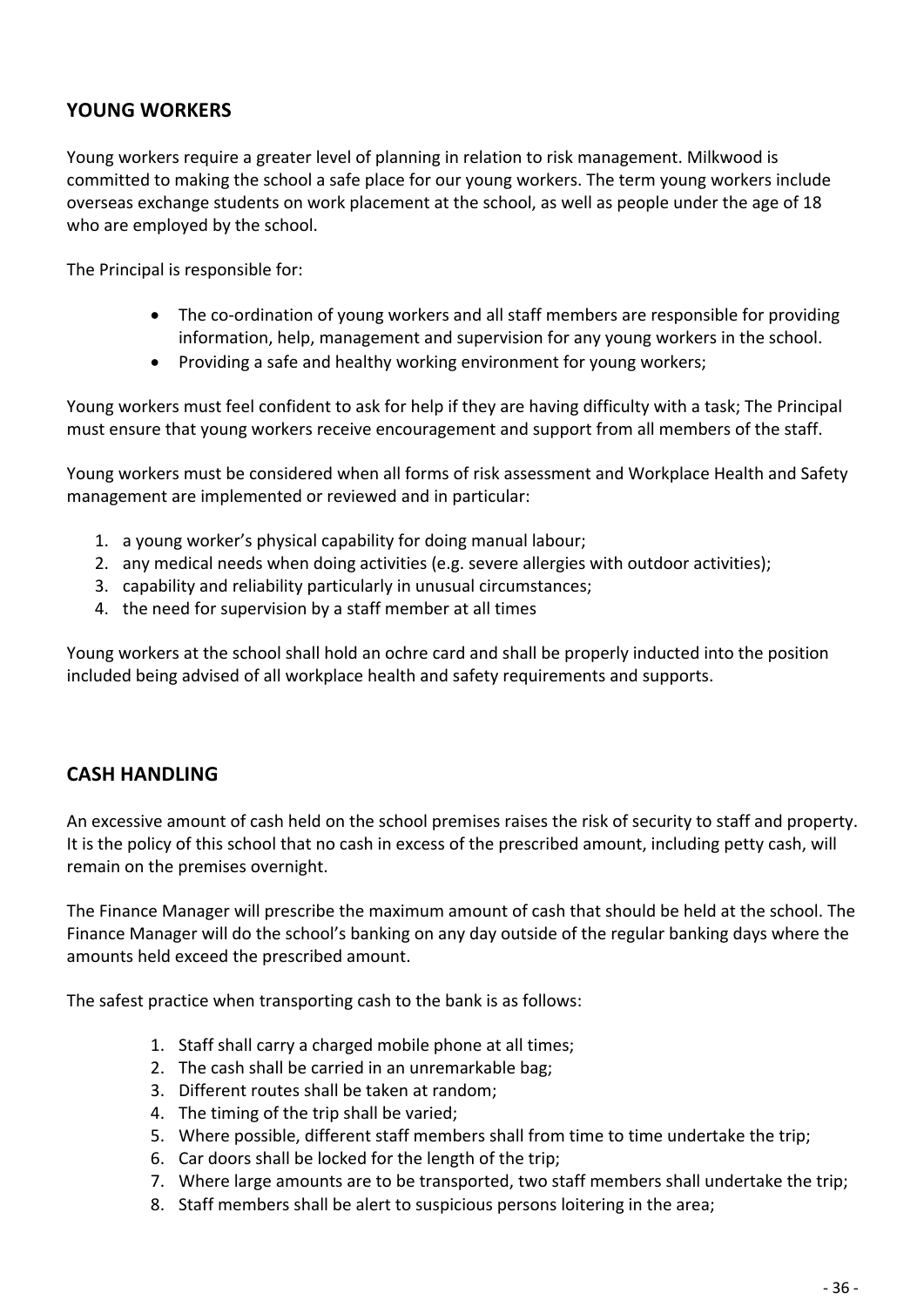In the event of the staff member being followed in their vehicle, they shall drive directly to the closest Police Station and upon arrival call 000;

In the event of a person approaching the staff member and demanding the money, the staff member shall not resist in any way whatsoever and shall immediately comply with the request;

In the event of a robbery, the staff member shall

- At all times attempt to ensure their own safety;
- Immediately call police on 000
- Be given full support by the school, including access to professional counselling and support services following the robbery.

#### **KEY SECURITY**

Milkwood Steiner School keeps registers of keys and keeps keys in locked cabinets.

Front Office staff are responsible for maintaining the key registers and account for keys at least once per semester.

Keys are issued to members, staff or contractors for whom the school holds a current criminal history check.

Keys are issued to satisfy school operations and should be returned when the operation for which the person is responsible is complete.

Individuals who borrow or a responsible to hold keys are responsible to return them to the office and follow the protocol outlined on the register details.

The MSSA Chairperson, and the Fire Warden are each issued a set of keys from the Long Term Key Register that provide access to essential Building and Grounds:

- Main gate
- Bush block gate
- Classrooms
- Bi-fold doors
- Library
- Disabled Toilet
- Office

There are 3 key registers:

- 1. Key Register Stock
- 2. Key Register Short Term Loan
- 3. Key Register Long Term Loan

Key Register - Stock contains the following information:

- Key#
- Total # of Keys owned by the school
- # of Keys in Short Term Loan Register
- # of Keys in Long Term Loan Register
- Checked In Term 1
- Checked in Term 3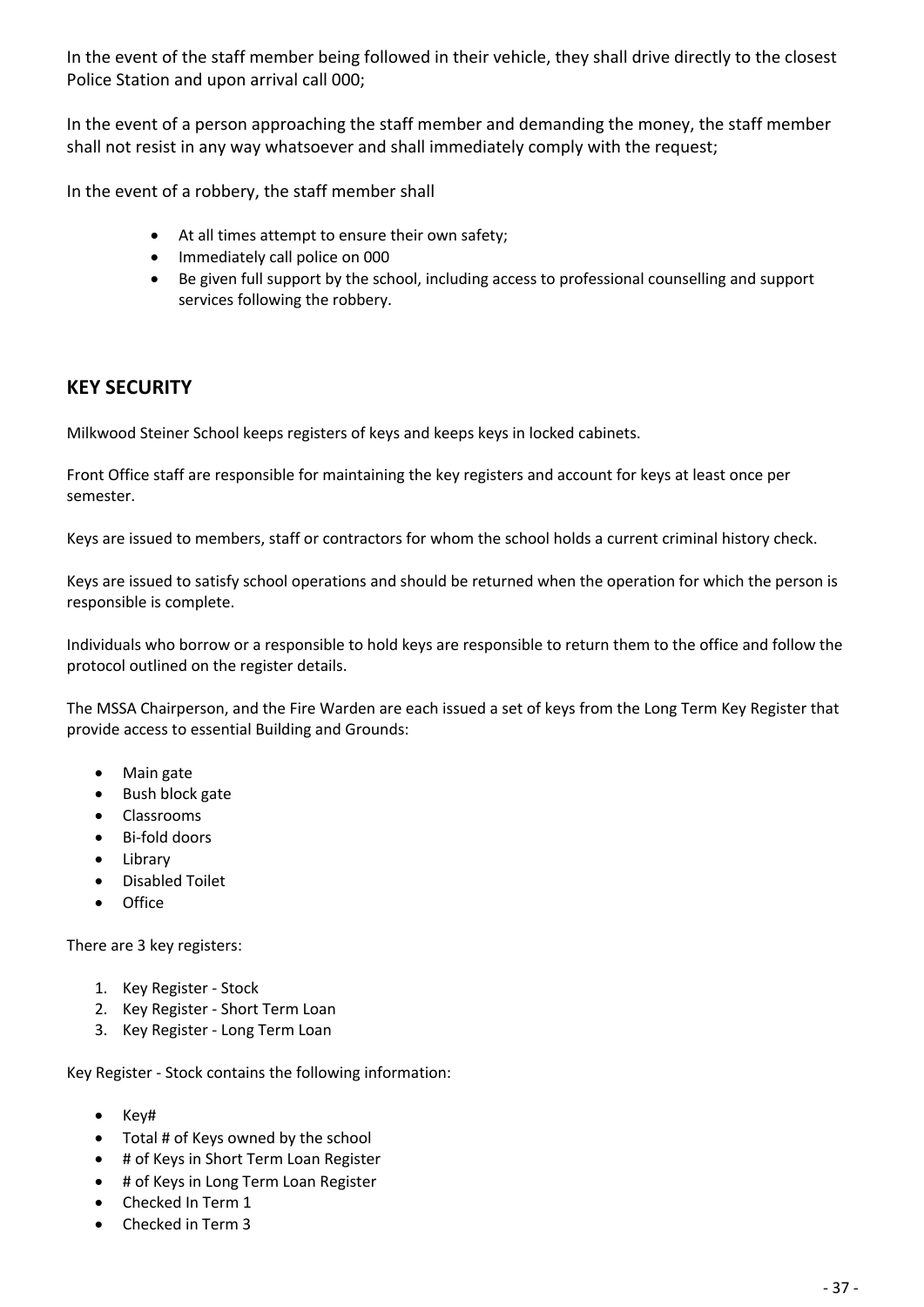Short term Key Register contains the following information:

- Date borrowed
- Key #
- Borrowers Name
- Borrowers Phone Number
- Reason for Borrowing
- Date returned

Long Term Key Register contains the following information:

- Date borrowed
- Key #
- Borrowers Name
- Borrowers Phone Number
- Job Title
- Date returned

Keys for short term loan are defined by borrowing for 36 hours or less and include building or gate access keys given to members volunteering on weekends, One of each key is kept in the Key Cabinet.

Keys for long term borrowing are defined by borrowing for more than 36 hours and only specify the master key

To account for keys, front office staff check the long and short term registers against the actual keys present in the cabinet and box then check this against the Key Stock Register where they are accounted for with a signature and date.

#### **LADDERS AND WORK PLATFORMS**

When possible activities using ladders and work platforms shall be undertaken when children are not present. If this is not possible, due to the scope or nature of the activity, for the activity to be undertaken when children are absent, then the children shall be isolated from the activity (e.g. removed to another area) for the duration of the activity. If children are in a position to observe activities using a ladder and/or work platform within the school, then such children should be suitably warned about the dangers of running around when ladders are in use

The person using the ladder and/or platform must ensure that all hazards relating to their use must be identified and addressed to ensure such risks are minimized and effectively managed as much as possible. The person using a ladder must ensure that it is safe, secure, fit for purpose and free of dangerous insects and spiders.

Only suitable work platforms must be used (stepladders etc). Improvised work platforms shall not be used (e.g. chairs or tables) unless in circumstances where there is no other option available and then only with assistance (e.g. at least one person to provide support);

The work platform being used should not exceed the height of the required task (use adjustable settings if possible);

The ladder/s and/or work platform/s that are owned by Milkwood Steiner School should: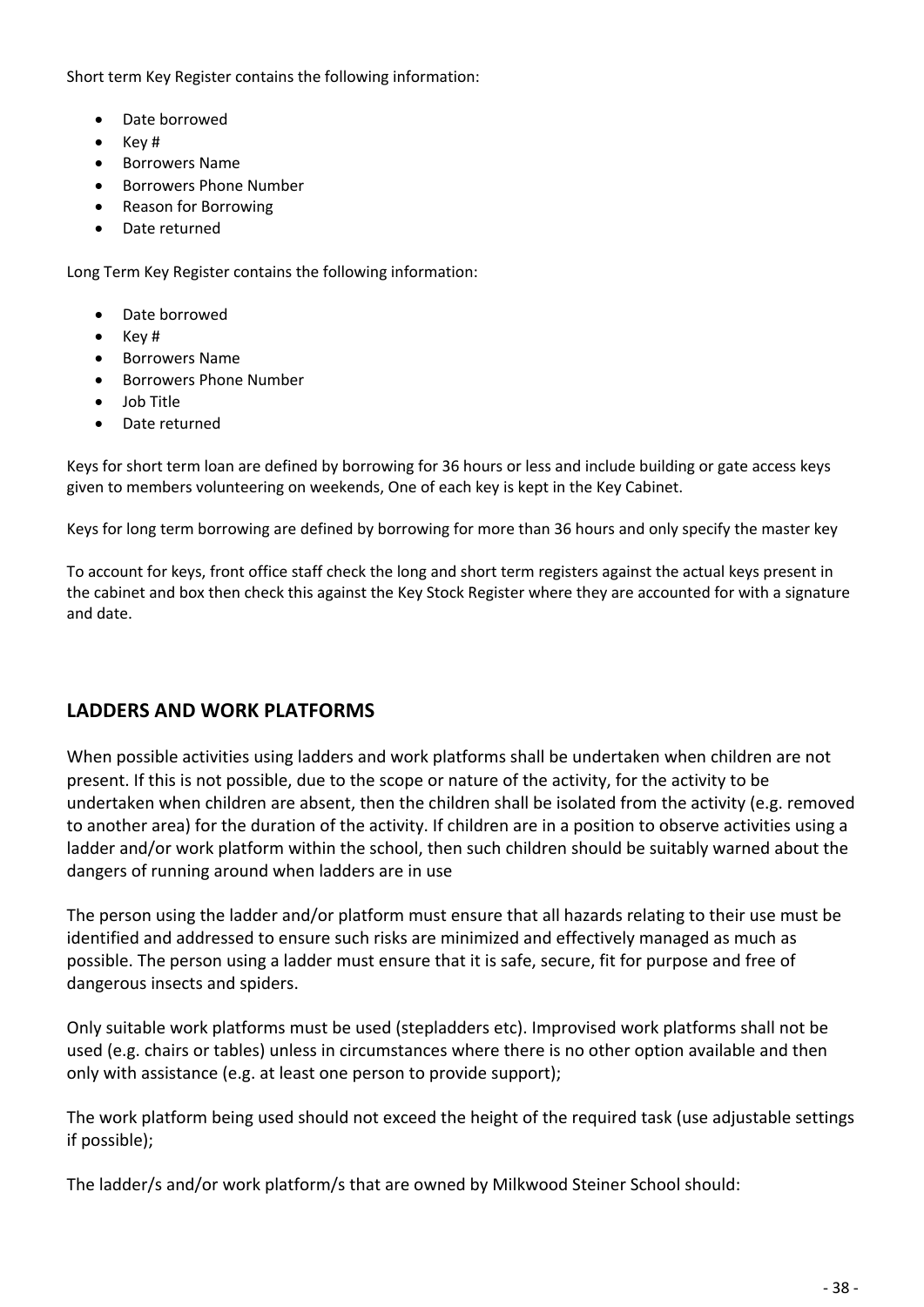- only be used outdoors if there are no severe weather warnings that may pose a risk for any person or persons who use the ladder (lightning strikes, high winds, hailstones, cyclonic weather systems );
- be cleaned, serviced and maintained so that they are always in a safe working condition (this includes ladders and work platforms that are not in regular use by the school); and
- Be stored safely and correctly in a clean and well-maintained area.

In the event of a ladder or work platform being damaged in such a way that it is not safe or suitable for use then it should be repaired as quickly as possible. The damaged ladder or work platform should be isolated and marked with a suitable 'Do Not Use' sign.

Risk assessments on the use of the ladder/s and/or work platform/s should be carried out annually with regular re-evaluation of the practices.

### **APPENDICES A - Z**

- 1. Accident Plan
- 2. Asbestos Register (Within OHSW Inspections and Schedule Register)
- 3. Bomb Threat Checklist
- 4. Building and Ground Routine Maintenance Schedule (Within OHSW Inspections and Schedule Register)
- 5. Cyclone Checklist for EA
- 6. Electrical Equipment Register (Within OHSW Inspections and Schedule Registers)
- 7. Electrical Inspection Checklist
- 8. Emergency Evacuation Plan
- 9. Emergency Plan-Building Fire
- 10. Emergency Plan Bush Fire
- 11. Evacuation Plan
- 12. Fire Extinguisher Training Guide
- 13. First Aid Kit Contents
- 14. Hazardous Substances and Dangerous Goods Register(Within OHSW Inspections and Schedule Register)
- 15. Head Lice Advice from Dept of Health
- 16. Head Lice Letter to Parents
- 17. Health Care Plan Template
- 18. Housekeeping Checklists (Within WHS Inspections and Schedule Register)
- 19. Incident Register (Include First Aid)
- 20. Incident Report Form
- 21. Induction Register
- 22. Key Register Long Term Loan
	- 23.Key Register Short Term Loan
	- 24.Key Register Stock
	- 25.Maintenance Register (Within OHSW Inspections and Schedule Register)
	- 26. Maintenance hazard / risk assessment report form
	- 27.Meliodosis Parent Information
	- 28.Milkwood Contractor Rules
	- 29.NT Worksafe Incident Notification Form
	- 30.Offender Description Form
	- 31.OHSW Inspection Checklist Bi-annual
	- 32.OHSW Inspection Checklist Weekly